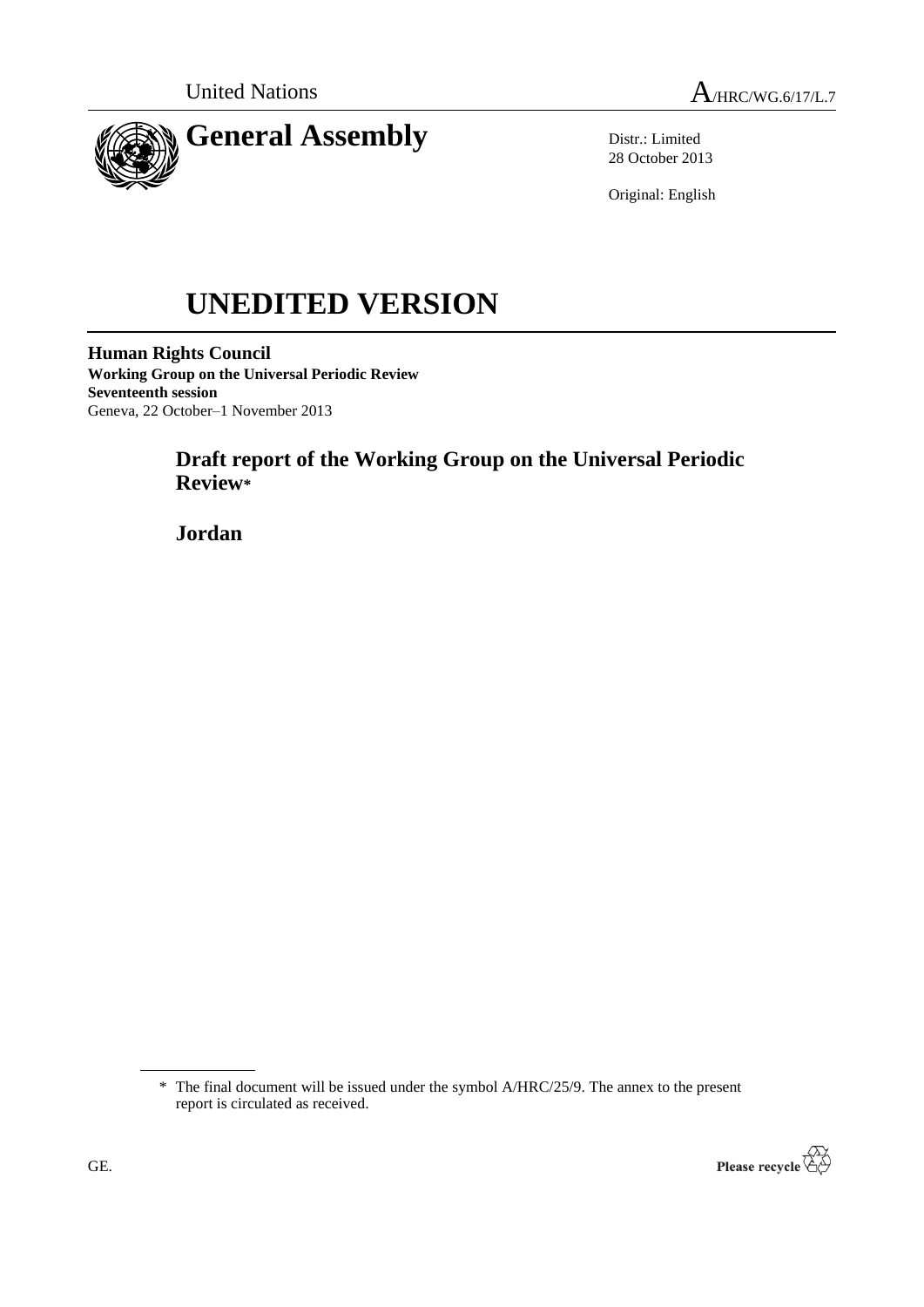### **A/HRC/WG.6/17/L.7**

# Contents

|       |           | Paragraphs | Page          |
|-------|-----------|------------|---------------|
|       |           | $1 - 4$    | 3             |
|       |           | $5 - 117$  | 3             |
|       | A.        | $5 - 25$   | $\mathcal{R}$ |
|       | <b>B.</b> | $26 - 117$ | 6             |
| Н.    |           | 118–121    | 15            |
| Annex |           |            |               |
|       |           |            | 26            |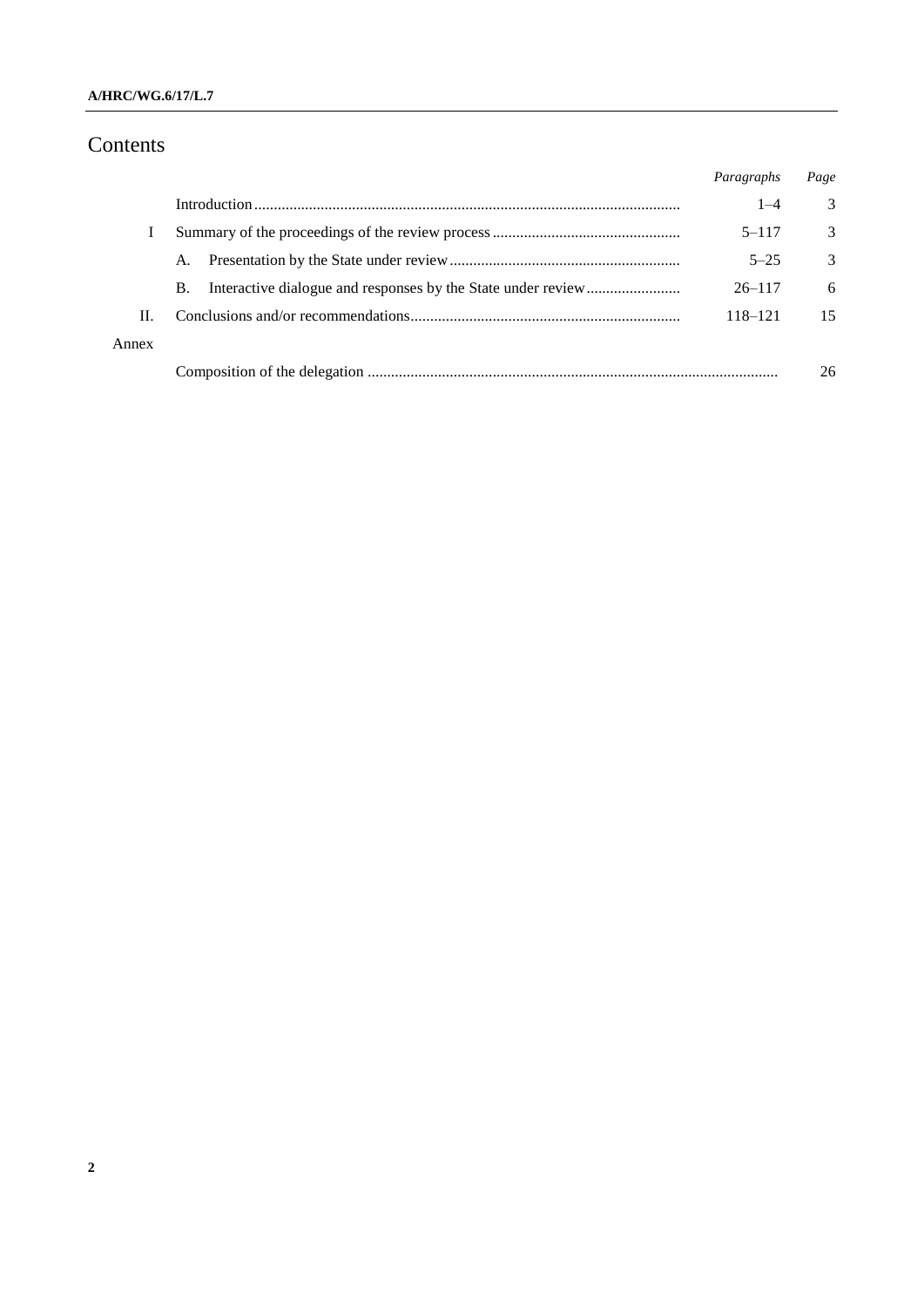# **Introduction**

1. The Working Group on the Universal Periodic Review (UPR), established in accordance with Human Rights Council resolution 5/1 of 18 June 2007, held its seventeenth session from 21 October to 1 November 2013. The review of Jordan was held at the 7th meeting on 24 October 2013. The delegation of Jordan was headed by H.E. Dr. Mohammad Hussein Al Momani, Minister of State for Media Affairs and Communications. At its 14th meeting held on 31 October 2013, the Working Group adopted the report on Jordan.

2. On 14 January 2013, the Human Rights Council selected the following group of rapporteurs (troika) to facilitate the review of Jordan: Libya, Montenegro, Thailand.

3. In accordance with paragraph 15 of the annex to resolution 5/1 and paragraph 5 of the annex to resolution 16/21, the following documents were issued for the review of Jordan:

(a) A national report submitted/written presentation made in accordance with paragraph 15 (a) (A/HRC/WG.6/17/JOR/1);

(b) A compilation prepared by OHCHR in accordance with paragraph 15 (b) (A/HRC/WG.6/17/JOR/2);

(c) A summary prepared by OHCHR in accordance with paragraph 15 (c) (A/HRC/WG.6/17/JOR/3 and its corrigendum (in Arabic only) A/HRC/WG.6/17/JOR/3/Corr.1)

4. A list of questions prepared in advance by Germany, Liechtenstein, the Netherlands, Norway, Slovenia and the United Kingdom of Great Britain and Northern Ireland was transmitted to Jordan through the troika. These questions are available on the extranet of the UPR.

## **I. Summary of the proceedings of the review process**

#### **A. Presentation by the State under review**

5. In his introduction the Head of the Jordanian delegation emphasized that the Universal Periodic Review formed a chance for Jordan to assess its human rights situation based on self-criticism and reiterated Jordan's commitment to collaborate with all partners to ensure the success of the UPR mechanism and the success of the Human Rights Council.

6. The delegation stated that over the past four years, there has been unprecedented progress in terms of reform and promotion of human rights and fundamental freedoms, despite the serious security implications and disorder witnessed in the region. These regional developments did not slow down the reform, but the "Arab spring", as His Majesty King Abdullah has repeatedly affirmed, is an opportunity to accelerate the reform process as domestically-driven process and as a model for the region. Jordanian reform is gradual and rooted on peaceful transformation, pluralism, societal consensus, tolerance and respect for the opinions of others.

7. The delegation stated that the pillars of the reform are rooted in the Constitution which guarantees the protection of fundamental rights and freedoms of individuals. Accordingly, two years ago about one third of the articles of the Constitution were amended in compliance with international standards. The amended Constitution prohibits any violations of rights and freedoms, upholds dignity and provides physical and moral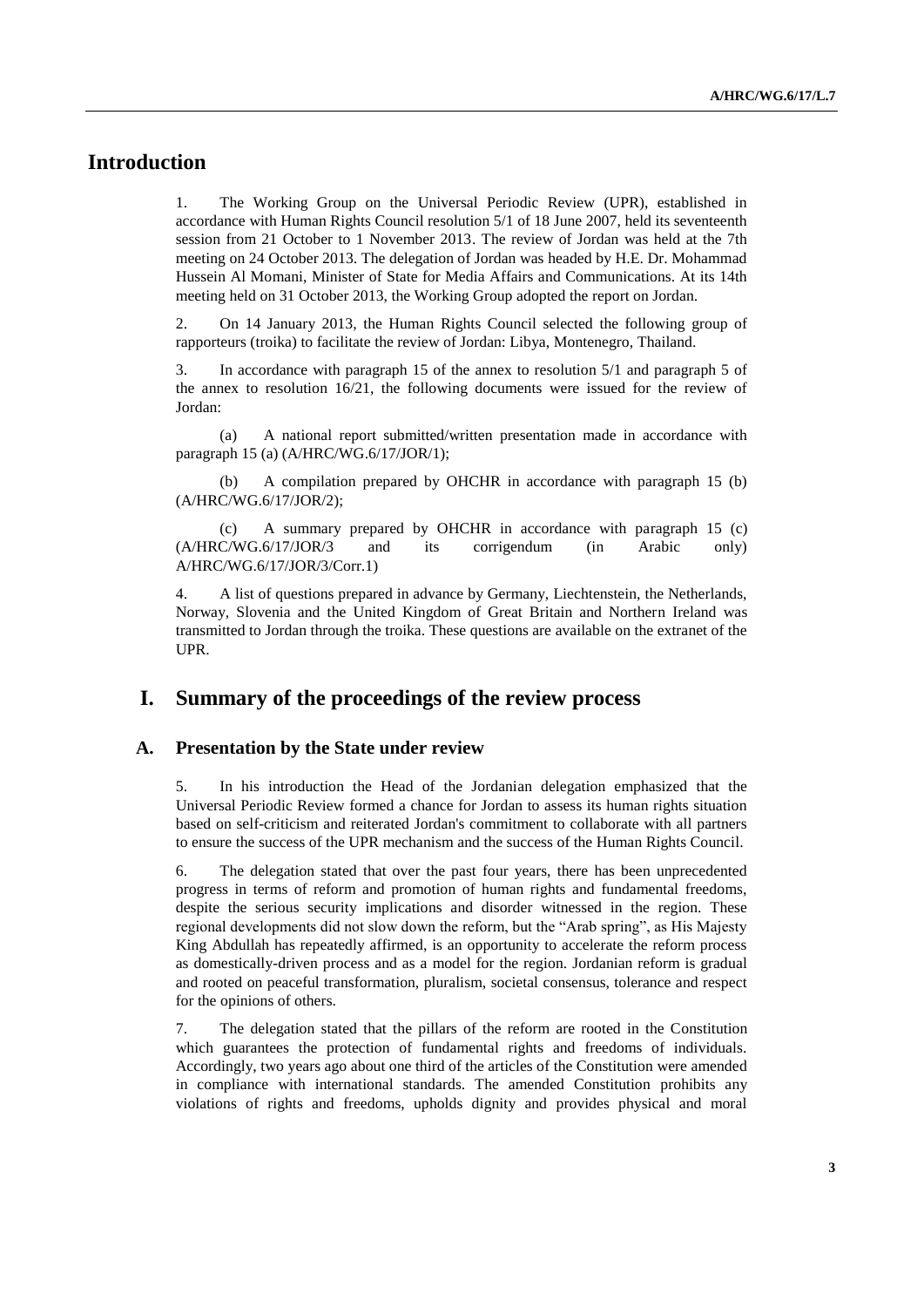protection for all citizens. It also gives all Jordanians the right to work and to establish trade unions and political parties and ensured that the right to education is free and compulsory.

8. The delegation stated that Constitutional amendments also protect mothers and motherhood and protects people with disabilities. The amendments guarantee, inter alia, freedom of opinion and freedom of the press and freedom of expression, as well as literacy, artistic and cultural freedoms and privacy in personal communications, and that no civilian can be tried before non-civilian judges. The Kingdom has enacted a set of legislation including laws of political parties, elections, public gatherings and press and publications. The new Independent Election Commission enhances transparency and the Constitutional Court oversees the constitutionality of laws.

9. The delegation stated that two major achievements in the year 2013 have marked the path to democracy and comprehensive reform: parliamentary elections in January took place in the framework of impartiality and transparency in accordance with the best international practices and with the observation of local and international monitors. Voter registration exceeded 70 per cent, despite calls for boycott, and a 57 per cent voter turnout which was among the highest in the Kingdom's history. All components of Jordanian society are now represented in the current Parliament. Following the elections, the King voluntarily waived his constitutional right to appoint the Prime Minister and for the first time asked the Parliament to make the nomination. The second important event was the holding of transparent municipal elections last August. In these elections the representation of women increased to 36 per cent from the previous 25 per cent. Moreover, his Majesty has recently issued four discussion papers in order to contribute to a national dialogue on the best democratic model that Jordan aspires to.

10. The delegation highlighted the King's order to the Government to amend the law of the State Security Court and limit its powers to the crimes of treason, espionage, terrorism and drug-related crimes and counterfeiting of currency.

11. The delegation stated that in order to further strengthen the rights of women and their participation in public life and the promotion of equality and put an end to certain social practices, Jordan introduced amendments to several laws. Additional new laws have been enacted such as the Law on Protection from Domestic Violence Act, laws on the prohibition of trafficking in human beings while the Personal Status Law of 2010 enhanced the rights of women and children. The delegation emphasized that the Penal Code has been amended in order to put an end to practices that stand in the way of effective implementation of human rights, such as the so-called crimes of honour. To enhance the status of women and to ensure the elimination of all forms of violence, the legislative amendments increased sanctions for crimes of physical violence and such crimes as rape, indecent assault, abduction, and sexual harassment.

12. The delegation stated that in order to promote women's participation in decisionmaking and raise the level of representation of women, the 2012 legislative amendments increased the quota of seats allocated to women to 15 and the 2013 elections witnessed an increase in the number of women in Parliament to 18, 3 of whom won their seats outside the quota. The proportion of women in Parliament increased from 10.8 to 12 per cent. Consequently the proportion of women in senior positions also increased and currently three women occupy ministerial posts. There are 142 female judges comprising 15 per cent of the total in the Kingdom. The amended Municipalities Law of 2011 raised the quota allocated to women to 25 per cent of the members of municipal councils. In order to empower women economically and achieve equality in the workplace the Government reviewed and amended a range of economic legislation related to women, including the Social Security Law and also implemented laws obliging larger employers to provide childcare.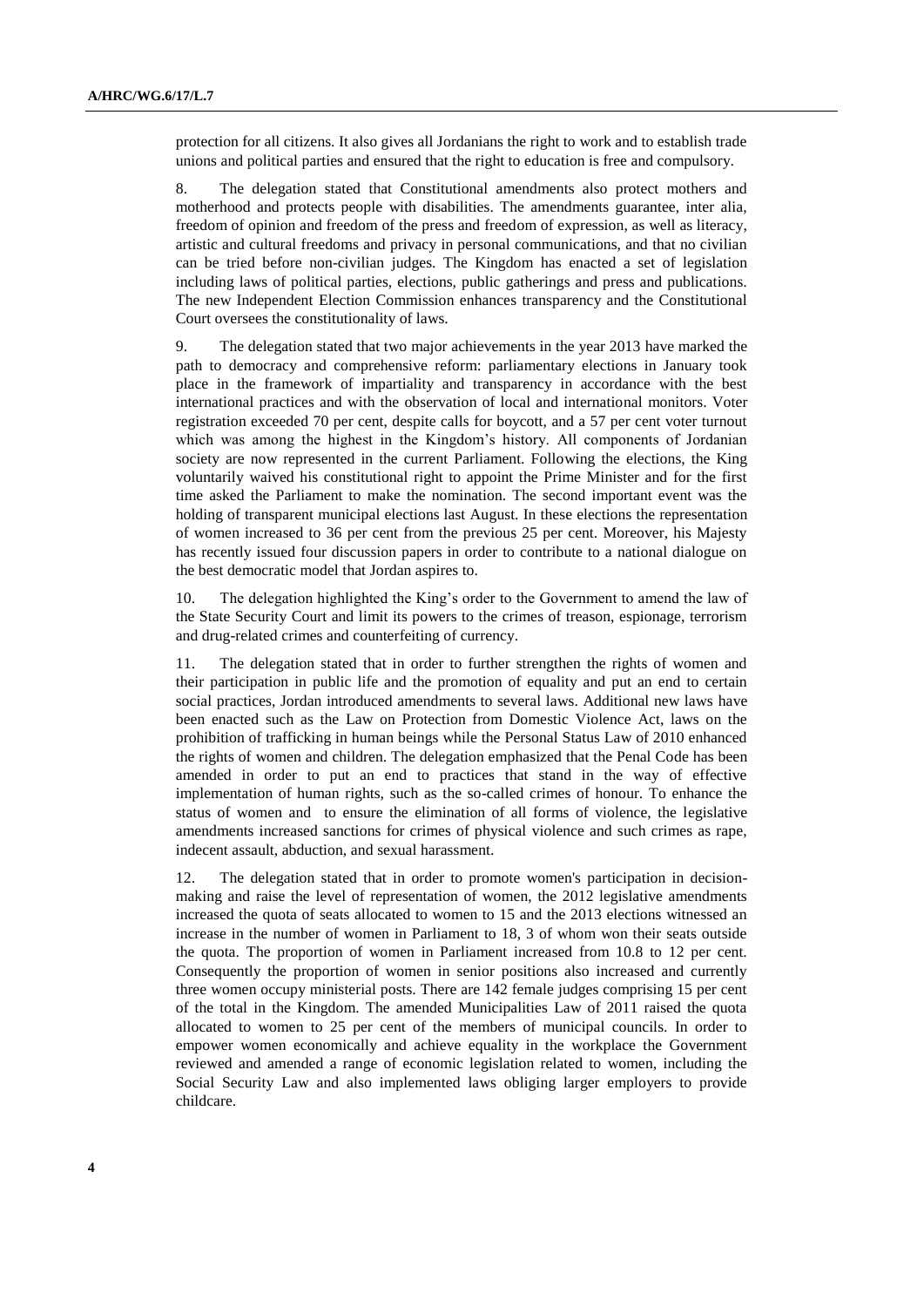13. The delegation affirmed that in combating torture the constitutional amendments of 2011 included the explicit prohibition of torture. Article 208 of the Penal Code criminalizes torture or cruel, inhuman or degrading treatment. Guidelines and manuals for investigating torture crimes and for pre-trial detention have been prepared to help judges and prosecutors to register and prosecute cases of ill-treatment and to reduce pre-trial detention.

14. The delegation stated that public security personnel do not enjoy any kind of immunity from prosecution. Suspects are tried before the Police Court, which is independent and tries public security personnel. The amended Public Security Act provides for the inclusion of civilian judges in the police court in order to increase the appropriate guarantees for a fair trial. Grievances mechanisms are available for anyone to complain. Protection of the rights of the child will be increased through the draft Child Rights Act and to protect children from economic exploitation, and a national framework to combat child labour has been prepared. Social care services have been improved through adopting quality assurance mechanisms.

15. The delegation stated that in order to continue efforts to improve the living conditions of persons with disabilities, it had taken many steps aimed at achieving this goal, including supporting their right to live independently, integration in the community and self-reliance.

16. The delegation indicated that Jordan continued its cooperation and constructive dialogue with the Treaty Bodies and Special Procedures, including submitting its reports.

17. With regard to the promotion of freedom of opinion and expression, in addition to the constitutional guarantees, the delegation noted that Jordan had enacted legislation that provided an enabling environment for freedom of expression and the free exchange of information as one of the pillars of its democratic transformation. It launched the National Media Strategy for the years 2011-2015, which aims to create an environment that supports independent media and establish the appropriate legal framework to ensure a balance between freedom and responsibility. The committee in charge of monitoring the implementation of the media strategy completed work on a number of pieces of legislation such as the Press and Publications Law, Law on the Protection of State Secrets and Documents, Audio-visual law and Law on access to information.

18. The delegation stated that in 2012 Parliament amended the Press and Publications Law to regulate the work of news websites and in order to increase transparency and accountability. There was a desire from the side of news websites owners and the Government to organize the profession and to protect the sector from intruders who have practiced embezzlement, defamation and blackmailing to a degree that threatened social peace. The law includes several positive measures, such as the prevention of imprisonment of journalists, and reduced the length of litigation procedures. The law does not impose fees for registration of news websites. The Government cannot block licenced websites without a court order. The provisions of the law do not affect the level of press freedom and have not reduced the level of criticism of Government policies. The law requires editors to be members of the Journalist's union and also guarantees the rights of workers to social security and health insurance.

19. The Jordanian delegation emphasized the Government's openness to dialogue with everyone about all the laws and regulations. No registration request has been refused to any electronic news media. Thirty two radio stations, 44 local television stations and140 news websites are licenced while 118 specialised websites are outside the scope of the Press and Publication Law.

20. The delegation highlighted that, in order to combat the abuse of foreign workers, the Inspectorate of the Ministry of Labour makes field visits ensuring the safety of the work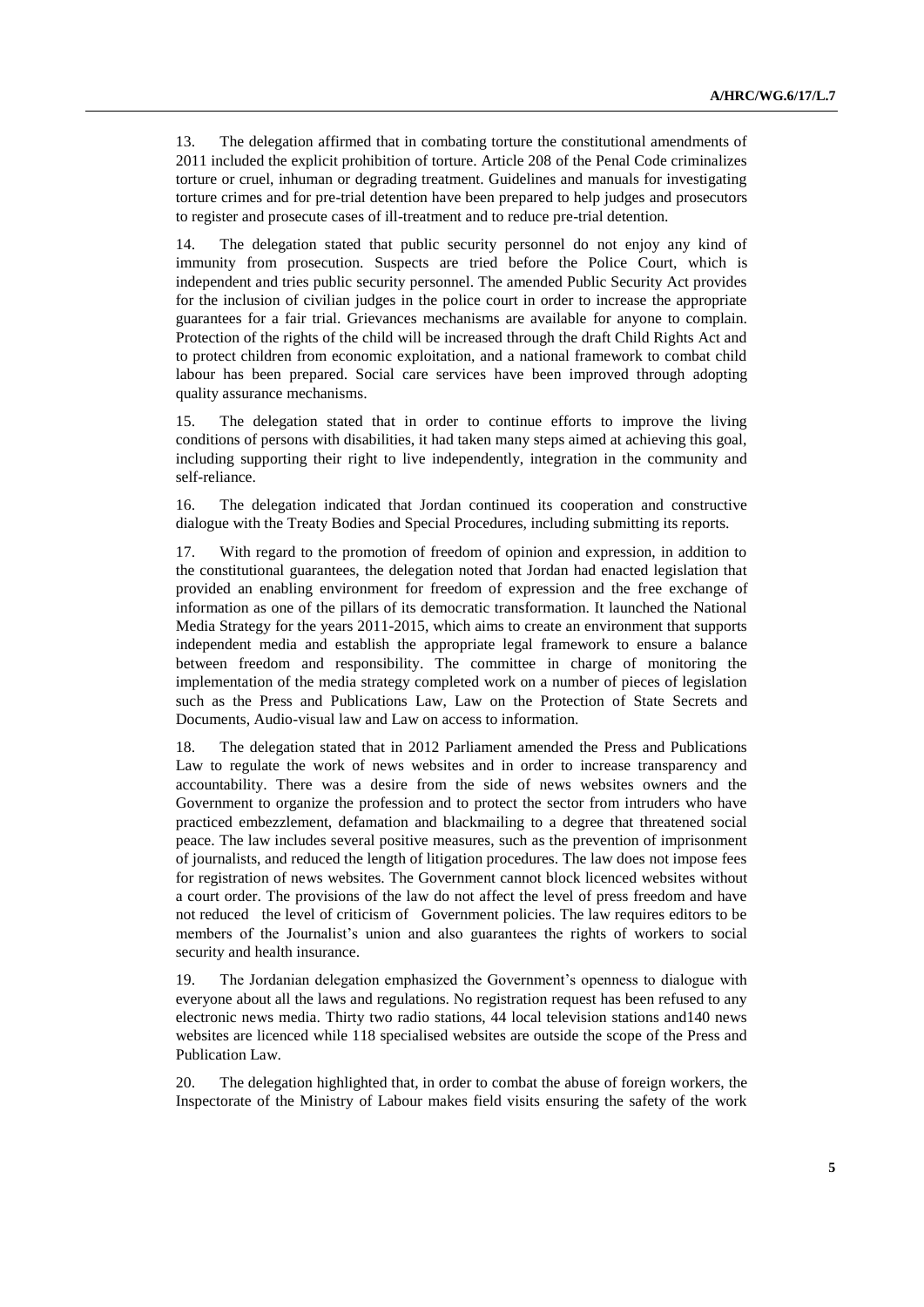environment and ensuring the protection of the rights of workers. An anti-trafficking unit has been established for prevention, protection and prosecution.

21. Thanks to its achievements in realization of the MDGs, the delegation noted that Jordan has been selected among the 65 countries to prepare the post-2015 MDGs agenda. Her Majesty Queen Rania Al-Abdullah has been entrusted by Secretary-General to be one of the 26 global figures tasked with identifying the new targets. Jordan has developed a comprehensive policy to health care services through increased numbers of hospitals, clinics and health centres.

22. The delegation emphasized that the Jordanian Constitution underlines judicial independence. The Independent Judicial Council considers the appointment of judges and all related matters.

23. The delegation stated that the Constitution guarantees the right of peaceful assembly which has been seen in thousands of peaceful marches. The security forces have shown the highest professionalism in protecting participants with the exception of some isolated incidents which have been dealt with in the framework of the law and in compliance with international human rights standards.

24. The delegation acknowledged the challenges ahead facing the reform process, which Jordan strives to overcome, particularly the effects of the economic situation and the high energy costs. The influx of refugees to Jordan in general, and from Syria in particular, present significant challenges for Jordan's limited resources. In this context, Jordan called on the international community to shoulder its legal and moral responsibilities in supporting the country in fulfilling its obligations as a host country and to find a solution to ensure their return home in a manner that preserves their safety and human rights.

25. The delegation emphasized that ending the Palestinian-Israeli conflict would have the greatest impact on the maintenance of peace and security in the region and thus the promotion and protection of human rights.

#### **B. Interactive dialogue and responses by the State under review**

26. During the interactive dialogue 75 delegations made statements. Recommendations made during the dialogue are to be found in section II of the present report.

27. Nigeria commended the Jordanian Government for gains made in promoting and protecting human rights, especially in education, health and the rights of women, children and persons with disabilities. It made recommendations.

28. Norway was concerned that, despite positive developments, women were still discriminated against within the legal system and violence against women remained widespread. Despite the accepted recommendations, Norway noted tight restrictions on freedom of expression which had intensified since the Arab Spring, as reflected in the amendments to the Press and Publication Law. It made recommendations.

29. Oman noted Jordan's efforts in combating discrimination and encouraging political participation. It also commended recent efforts and strategies that aim to promote and protect human rights. It made a recommendation.

30. Pakistan appreciated Jordan's enactment of legislation on domestic violence, judicial independence and children's rights. It acknowledged the Government's efforts to protect women's and children's rights and legislative measures to enhance the representation of women. It made recommendations.

31. The Philippines lauded the amendments to the Constitution and welcomed the enactment of laws and regulations strengthening Jordan's human rights legislative and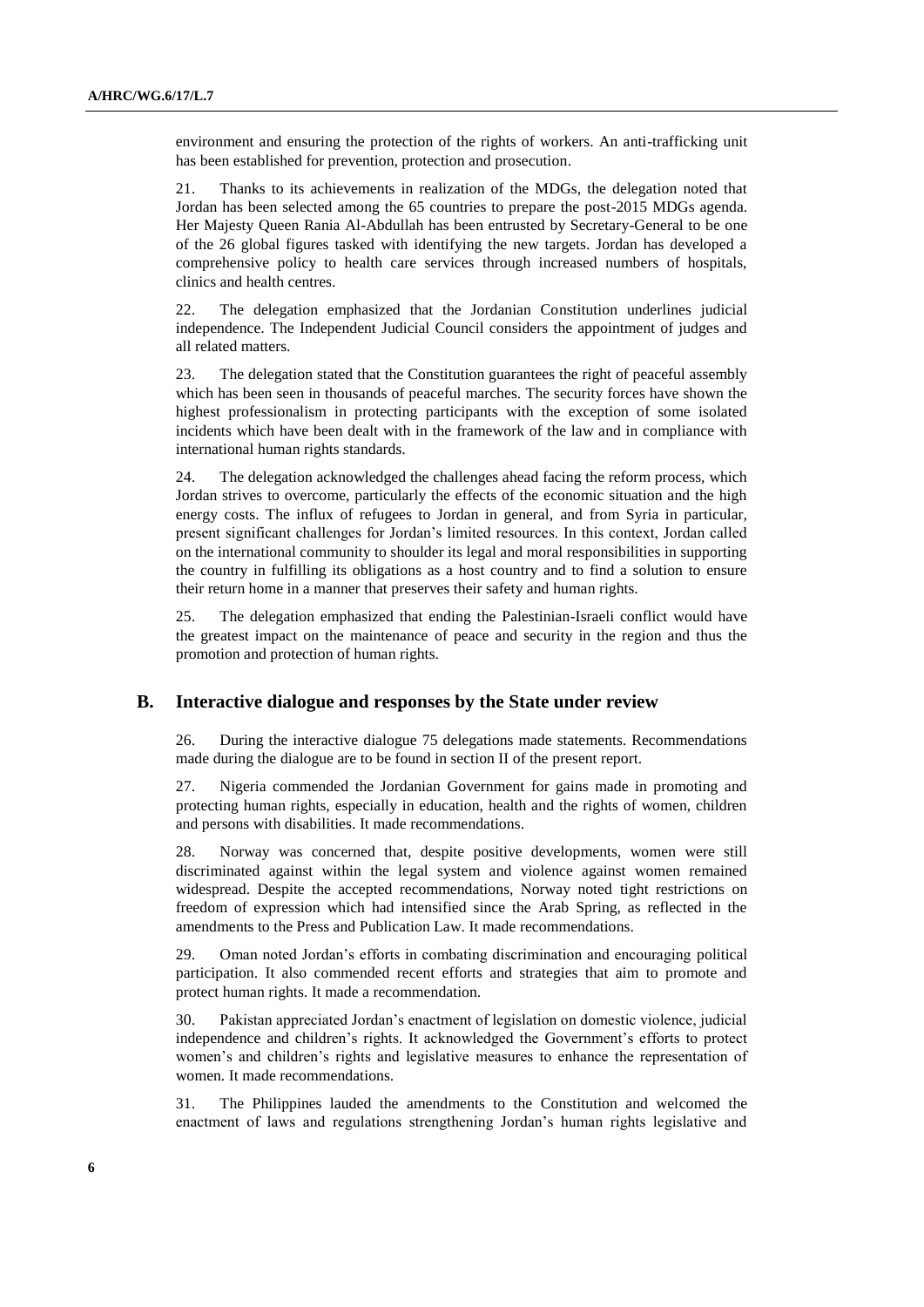institutional framework. It commended the success in meeting the MDGs. It urged Jordan to implement the international standards on the rights of migrant workers. It made recommendations.

32. Qatar hailed Jordan's fostering of democracy and reforms to better protect human rights and fundamental freedoms, despite the country's challenges prompted by changes in the Middle East; specifically the influx of Syrian refugees. Qatar commended Jordan for continuing to host large influxes of Syrian refugees without discrimination It welcomed the new national strategy to promote and protect human rights. It made recommendations.

33. Romania congratulated Jordan on amending the Constitution and creating the Constitutional Court and Independent Election Commission which, along with its strategies and policies, demonstrated the human rights focus of the reform process. It commended Jordan's interreligious coexistence. It made recommendations.

34. The Russian Federation noted Jordan's national strategies implemented particularly to combat trafficking in persons and ensuring the rights of women and children. It also assessed positively the democratic reforms undertaken by the Government. It made recommendations.

35. Rwanda complimented Jordan on withdrawing its reservation to the CEDAW and on its efforts to increase the number of women in decision-making positions. It commended it for its standing invitation to the Special Procedures and NGOs. It made recommendations.

36. Saudi Arabia noted that Jordan continues to receive and host large influxes of Syrian refugees, despite the negative implications in terms of available resources and infrastructure. It commended Jordan's willingness to promote and protect human rights, as reflected in its constitutional amendments and adoption of numerous laws. It made recommendations.

37. Sierra Leone commended steps taken to promote human rights, particularly Jordan's enactment of over 30 laws, its positive response to requests from Special Rapporteurs, its constitutional amendments, the implementation of human rights-related legislation and institutional capacity-building. It made recommendations.

38. Singapore noted Jordan's passing of the Personal Status Act to further strengthen the protection of women, including against forced marriages and domestic violence, and its amendments to the Social Security Act and Labour Code, as well as improvements to its education system. It made recommendations.

39. Slovakia noted Jordan's constitutional amendments prompting positive reforms and invited it to ensure their full application. It observed that more needed to done to address women's status and rights, despite the efforts already made, which included the withdrawal of its reservation to the CEDAW. It made recommendations.

40. Slovenia commended Jordan's positive changes, but was concerned that impunity towards domestic and gender-based violence remained a problem. It regretted that, despite its acceptance of a relevant recommendation, Jordan had not criminalized corporal punishment of children in the home and in alternative care. It made recommendations.

41. Spain asked the Jordanian delegation what conditions were required for withdrawing its reservations to the CEDAW, whether the Government envisaged introducing a universal de jure moratorium on the death penalty and what plans it had to increase dialogue with human rights defenders. It made recommendations.

42. Sri Lanka welcomed Jordan's efforts to protect women from domestic violence and children from economic exploitation and its measures to promote female empowerment and participation in public life. It commended Jordan's provision of universal educational opportunities. It made recommendations.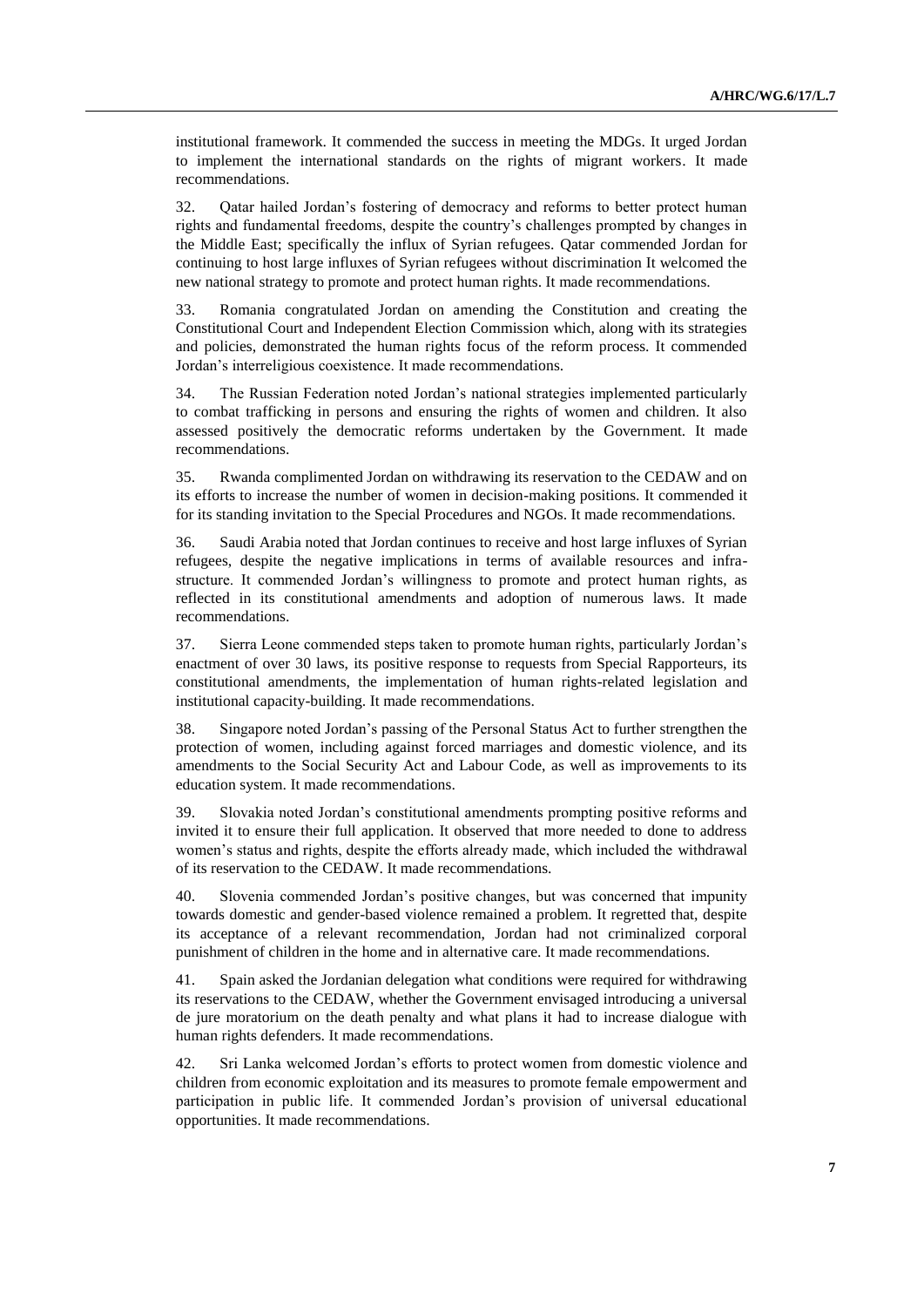43. The State of Palestine welcomed Jordan's withdrawal of the reservations to CEDAW and the adoption of the Personal Status Law for 2010. It hailed the mainstreaming of human rights in curricula and encouraged Jordan to increase its gender equality efforts. It made recommendations.

44. Sudan noted measures adopted to ensure the promotion and protection of human rights and amendments to national legislation to bring it into line with the recommendations made regarding human rights. It made recommendations.

45. Switzerland welcomed the moratorium on capital punishment. It expressed concern over media and press freedom and over the number of prisoners held in administrative detention, despite Jordan's acceptance of previous recommendations to improve those areas. It made recommendations.

46. Thailand commended political reforms strengthening parliamentary democracy. It noted the importance attached to promoting women's rights and strengthening gender equality as well as efforts to address poverty and hunger, provide education for all and improve children's and women's health with a view to achieving the MDGs. It made recommendations.

47. Tunisia commended the recent constitutional amendments and the separation of powers, that led to the independence of the judiciary, as well as the adoption of a national plan for women's economic and social empowerment. It encouraged Jordan to combat discrimination against women and domestic violence and to ratify the OP-CAT. It made a recommendation.

48. Turkey welcomed steps towards political and economic reform, stressing the importance of an inclusive reform process. It noted the Ministry of Political Development and Parliamentary Affair's efforts to establish constructive dialogue with all political groups. It called for further promotion of women's empowerment and gender equality. It made recommendations.

49. Ukraine noted Jordan's efforts to implement the recommendations accepted under the first UPR. It also noted comprehensive reform with a human rights focus and welcomed constitutional amendments and national strategies to advance human rights. It recognized Jordan's commitments to eliminate torture. Ukraine made recommendations.

50. The United Arab Emirates noted legislative and institutional reforms to protect human rights and attain social justice. It encouraged Jordan to continue efforts to strengthen human rights. It made recommendations.

51. The United Kingdom of Great Britain and Northern Ireland urged member States to support Jordan's hosting of Syrian and Palestinian refugees. It expressed concern over the amended Press and Publications Act and the closure of nearly 300 news websites. It made recommendations.

52. The United States of America commended Jordan's commitment to limit the jurisdiction of the State Security Court. It noted challenges regarding freedom of expression. It expressed concern over the situation of persons with disabilities and of migrant, domestic and child workers. It made recommendations.

53. Uruguay highlighted the constitutional reform reinforcing the principle of the separation of powers as well as measures to strengthen the independence of the judiciary, the respect for human rights and the principles of justice and equality. It made recommendations.

54. Venezuela (Bolivarian Republic of) noted Jordan's cooperation with the human rights treaty bodies. It commended the National Strategy for Persons with Disabilities to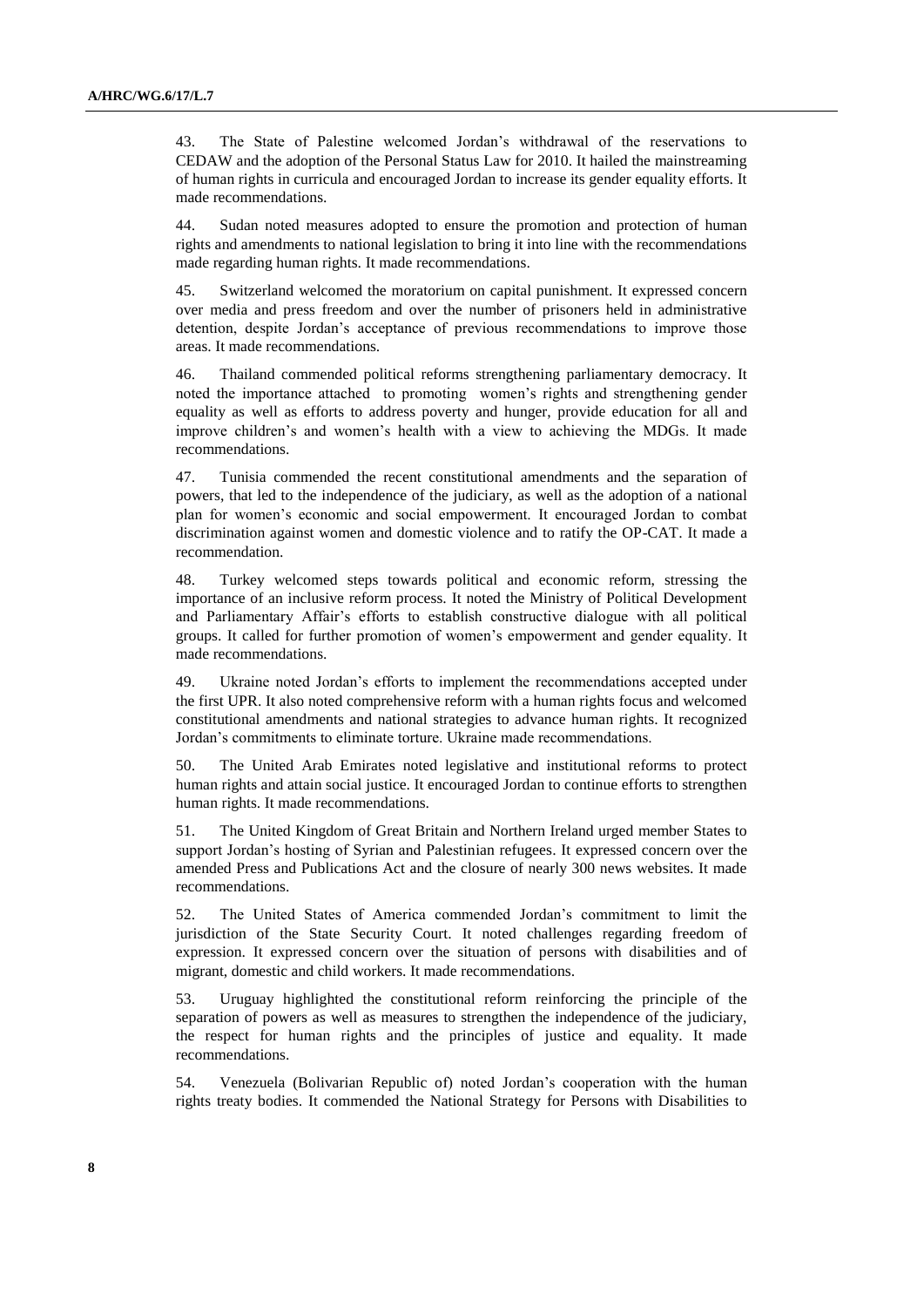ensure them a dignified and sustainable life as well as the investment in education, which has increased the school enrolment rates. It made recommendations.

55. Viet Nam noted efforts to improve socioeconomic development, the legislative system and national mechanisms to protect human rights. It commended achievements in social security, employment and women's participation in political and economic activities. It made recommendations.

56. Yemen welcomed the adoption of laws and strategies to promote civil, political, economic, social and cultural rights. It commended public awareness campaigns to foster a human rights culture and the alignment of national legislation with international human rights standards. It made a recommendation.

57. Afghanistan noted cooperation with international human rights bodies and mechanisms and welcomed strategies to further civil, political economic, social and cultural rights. It noted efforts to ensure women's and children's rights and align national legislation with international standards. It made a recommendation.

58. Algeria noted the creation of mechanisms to implement of the recommendations of first UPR cycle. It highlighted the adoption of strategies to strengthen civil, political, economic, social and cultural rights, particularly for marginalized groups. It made recommendations.

59. Argentina noted efforts to promote women's political participation and ensure their socioeconomic rights. It welcomed the importance attached to the elderly and the National Strategy to Assist Orphans. It urged Jordan to continue adopting measures to limit the use of preventive detention and to eliminate torture. It made recommendations.

60. Australia recognized the pressure the Syrian conflict was placing on Jordan and commended its immense generosity in hosting Syrian refugees. It also commended its withdrawal of a reservation to the CEDAW. It made recommendations.

61. Austria commended Jordan's efforts to host Syrian refugees and the measures to implement the recommendations. It was concerned about amendments to the Press and Publications Law, which threatened freedom of expression and extended control over online media, and about the use of torture and ill-treatment of prisoners. It made recommendations.

62. Bahrain paid tribute to Jordan for strengthening women's rights and gender equality. It noted the enactment of new legislation on women victims of violence and trafficking in persons, as well as laws and initiatives to protect human rights. It made recommendations.

63. Bangladesh noted achievements in education, women's empowerment and participation, protection of migrant workers and provision of human rights education and training for judicial officials. It made recommendations.

64. Belgium noted constitutional amendments and the adoption of new legislation to bring it into line with international standards. It encouraged a move towards a de jure moratorium on the death penalty. It expressed concern about women's status in Jordan. It made recommendations.

65. Bhutan welcomed amendments to the Constitution and Criminal Code, measures to enhance women's and children's rights through several national strategies and efforts to create awareness of human rights, including through school and university curricula and training programmes for law enforcement officers. It made a recommendation.

66. Bosnia and Herzegovina noted progress since the first UPR especially in the field of the independence of the judiciary. It congratulated Jordan on its constitutional amendments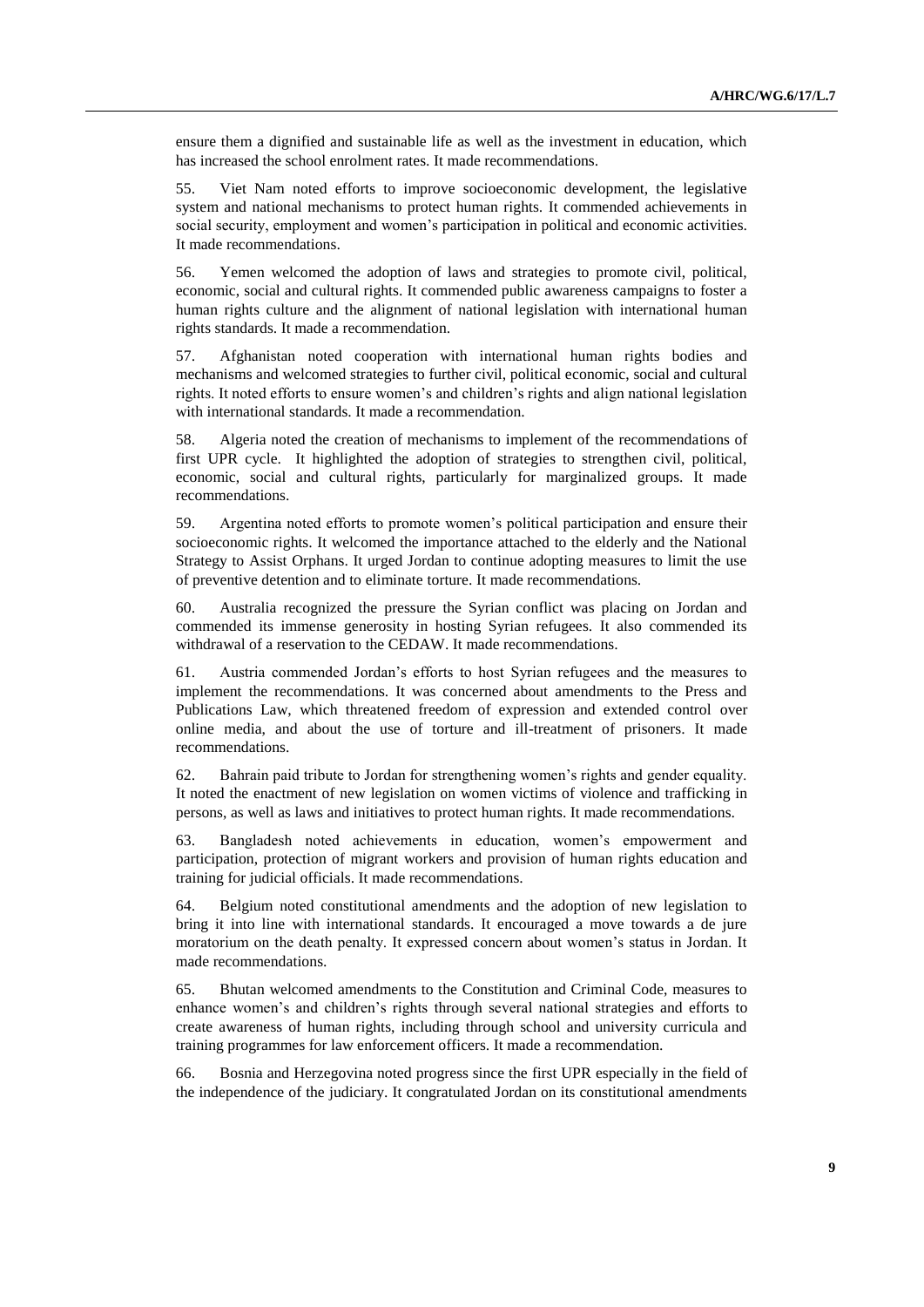and on updating its political and civil laws. It requested more information on future steps to be taken to ensure women's empowerment and increased participation in political life.

67. The Jordanian delegation thanked the member states for their comments. Regarding the Press and Publications Law and the amendments proposed by the states, the delegation repeated its earlier comments on the purpose of the law and stated that it had not been enacted to lower the ceiling of liberty for journalists in Jordan, but rather to streamline and to organise the work of the electronic news websites. The Government has stated that it is continuing to consider amending all relevant laws including the Press and Publications Law and a national dialogue is to be hosted by the designated committee in the parliament.

68. The delegation stated that 2010 Personal Status Law limits the minimum age of marriage to 18, with limited exceptions that aim at protecting the human rights of those below 18 years of age, consequently the Government has managed to reduce marriages of those between 15 and 18. This law includes several measures that ensure the best protection for women and families.

69. Regarding Jordan's reservations to article 16 of CEDAW, the delegation stated that personal status laws which are based on Islamic Shariaa have guaranteed protection for women and children.

70. In relation to women's rights of inheritance and the comments that there is discrimination in rights to inheritance the delegation noted that the percentages of women's inheritance are fixed in Shariaa law. However For the first time in Jordan, the personal status law clearly defines the rights of women to inheritance with a fixed percentage and shares that cannot be reduced. There are also cases where men inherit less than women. In 85 per cent of cases the custody of children is granted to women.

71. Regarding public participation in law making the delegation highlighted that the Personal Status Law (2010) was drafted after consultations and dialogue with the civil society and who had reached a high degree of consensus. The same law allows women the right to divorce and end a marriage.

72. The delegation stated that female domestic workers are protected by the Labour Law of 1996 which limits their working hours to 8 per day, regulates the manner of payment of their salaries and prohibits the withholding of passports by employers. The Ministry decided to designate a liaison officer to handle all issues of migrant workers with their relevant embassies.

73. Brazil noted the withdrawal of reservations to the CEDAW and the approval of a bill on protection from domestic violence, but expressed deep concern about the practice of allowing perpetrators of rape to escape prosecution by marrying their victims and about "honour" crimes. It made recommendations.

74. Brunei Darussalam acknowledged Jordan's commitment towards human rights, as evidenced in the enactment and amendment of human rights laws. It appreciated measures on women's empowerment and the fight against their discrimination, on protection of persons with disabilities and Jordan's cooperation with the international community through various means. It made recommendations.

75. Cambodia commended the adoption of measures to support civil, economic, social and cultural rights and legislation to strengthen human rights and fundamental freedoms. It highlighted constitutional amendments relating to the separation of powers and independence of the judiciary. It made a recommendation.

76. Canada asked what further steps would be taken to promote an open and free press without fear of retribution. It welcomed the Independent Election Commission Act. It was concerned about reports of civilian detainees brought before the State Security Court,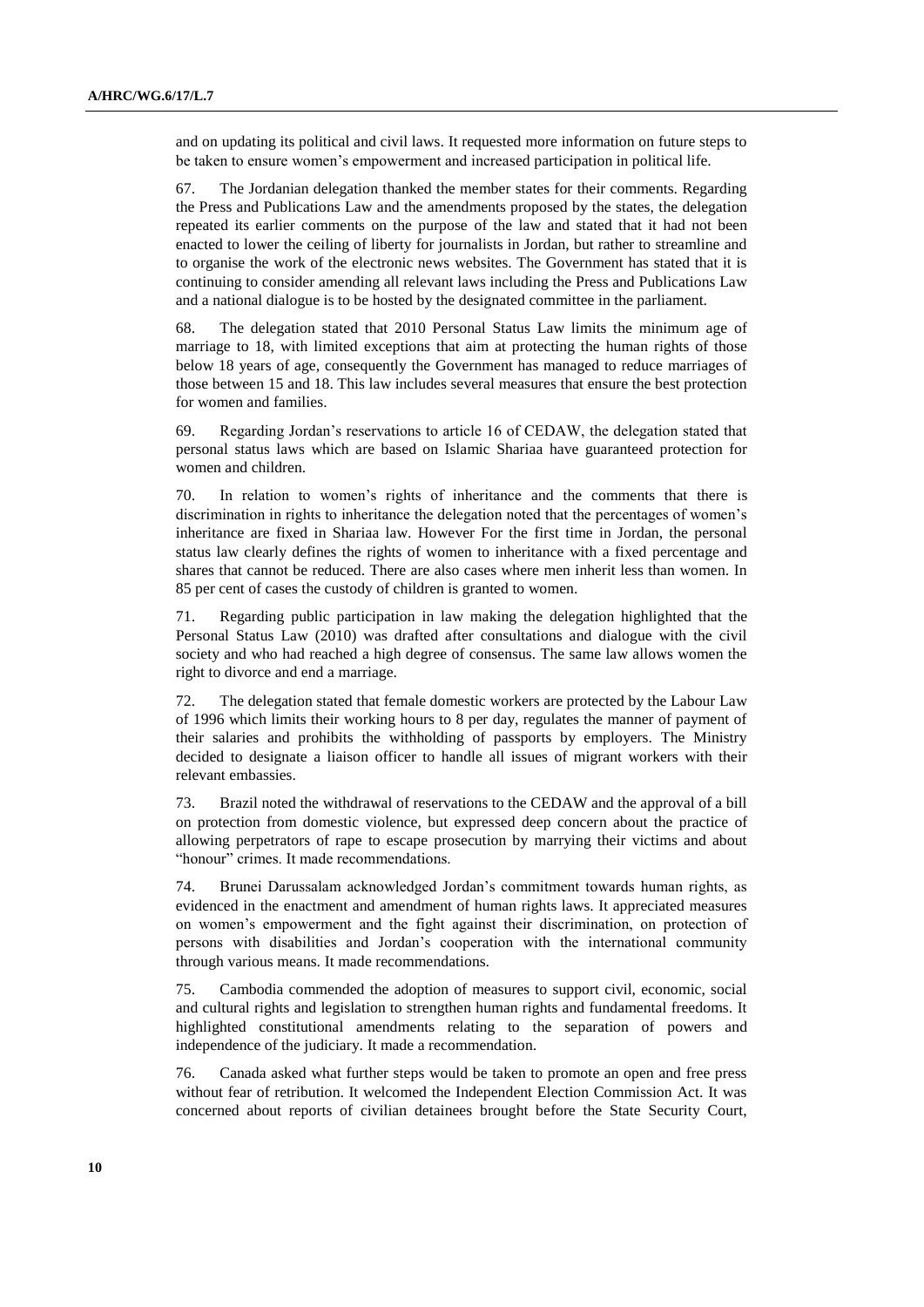particularly peaceful protestors (including children) and journalists. It made recommendations.

77. Chad noted the adoption of a number of laws and the setting up of several bodies and institutions for the promotion and protection of human rights. It made a recommendation.

78. Chile welcomed government efforts and initiatives at the national level to promote and protect human rights, notably the Electoral Law of 2010. It urged Jordan to redouble its efforts to fight against child labour and guarantee their education. It made recommendations.

79. China congratulated Jordan on its many achievements in protecting human rights. It noted measures adopted to promote gender equality and protect children with disabilities and highlighted the judicial reforms undertaken by Jordan. It made recommendations.

80. Costa Rica noted the constitutional reform which strengthened judicial independence and established procedural rights in criminal proceedings. It commended child protection measures against economic exploitation, but urged Jordan to consider withdrawing its reservations to the CRC. It praised advances in women's rights and urged for their implementation in practice. It made recommendations.

81. Cuba noted steps taken to ensure gender equality and protect women and children, notably the adoption of legislation such as the Personal Status Act. It praised child protection initiatives to combat child labour and violence and guarantee the right to education. It made recommendations.

82. Cyprus commended Jordan's commitment to human rights, particularly concerning women's rights and its constitutional amendments and interreligious coexistence. It requested examples of measures envisaged to empower women politically and economically. It made a recommendation.

83. Denmark was concerned that some Jordanian laws hindered free and open political debate. It commended the increased collaboration with civil society regarding torture and encouraged Jordan to continue those efforts. It welcomed amendments to the Constitution. It made recommendations.

84. Djibouti appreciated efforts strengthening the institutional human rights framework in Jordan, particularly regarding women and children. It welcomed the dissemination of a human rights culture and urged the international community to assist Jordan in supporting the refugees. It made recommendations.

85. Ecuador noted amendments to the Labour Code aimed at protecting migrant domestic workers and the ratification of the Palermo Protocol. It commended Jordan's commitment to combating torture, reflected in constitutional reforms. It made recommendations.

86. Egypt highlighted the difficulties faced over the high numbers of refugees that Jordan is currently hosting and inquired about the international aid that was needed to assist the refugee population. It appreciated progress in the rights of women and children. It made recommendations.

87. Estonia acknowledged Jordan's efforts regarding Syrian refugees. It commended women's increased participation in decision making and the promotion of freedom of expression. It encouraged Jordan to withdraw reservations to CEDAW and to eliminate restrictions on news websites. It welcomed the implementation of the Rome Statute. It made recommendations.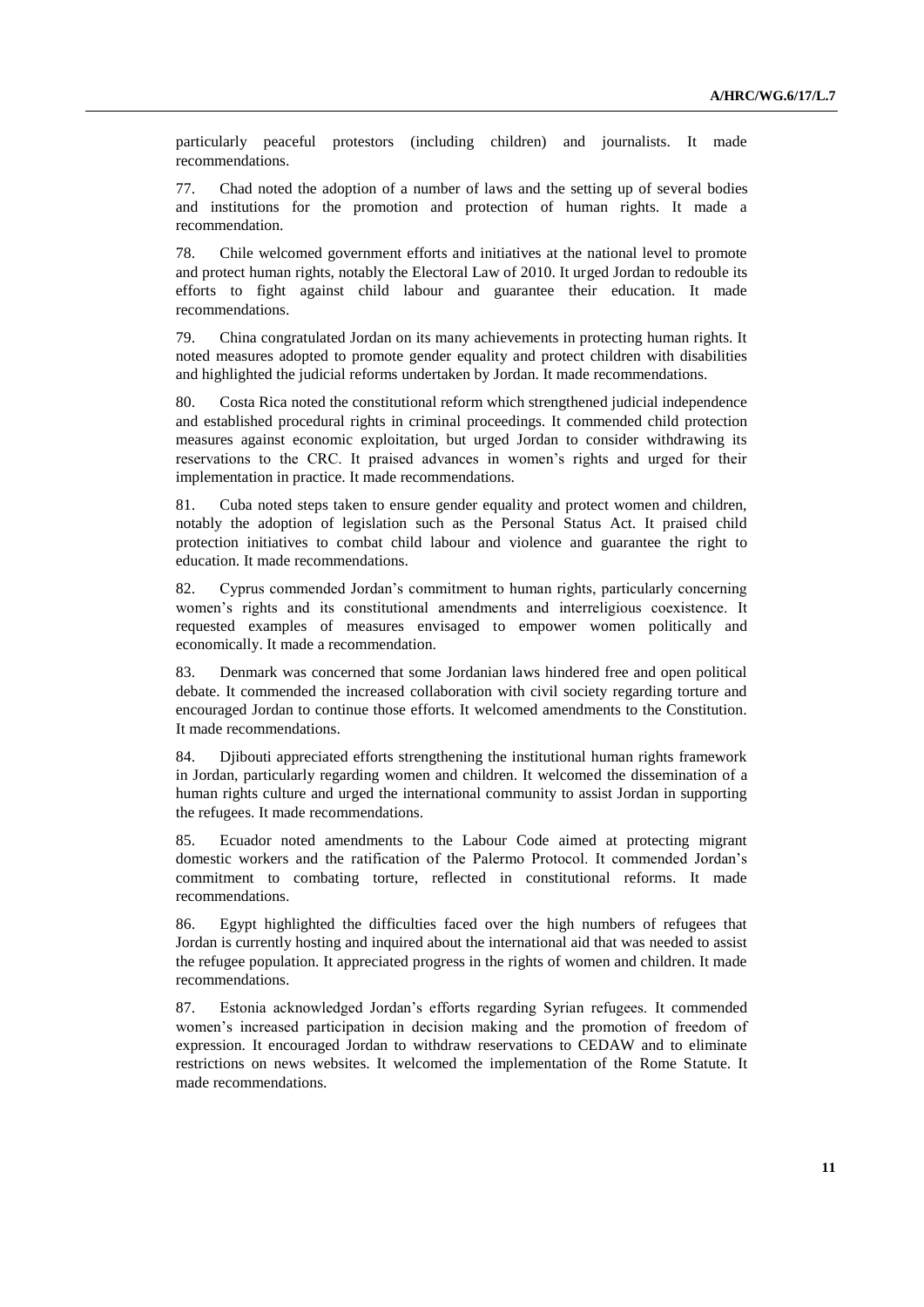88. France welcomed Jordan's commitment to promoting and protecting human rights, particularly the rights of women. It welcomed Jordan's moratorium on the death penalty, which had been in place since 2006. It made recommendations.

89. Germany asked what steps had been taken regarding Jordan's reservations to the CEDAW, to prevent discrimination against women in general, reinforce the principle of universal election, improve equal representation in constituencies and ensure equality of votes. It made recommendations.

90. Greece asked what measures were planned to increase the number of women in decision-making posts. It requested information on the results of action taken to combat human trafficking and examples of best practices in that area. It made recommendations.

91. Guatemala commended several national strategies and plans on employment, political development, women, persons with disabilities and children, which demonstrated Jordan's commitment to human rights. It appreciated the contribution from the Jordanian Armed Forces to international peacekeeping within the United Nations framework. It made a recommendation.

92. Hungary noted the assistance provided to Syrian refugees and encouraged the establishment of a national legal framework on asylum. It welcomed the withdrawal of a reservation to the CEDAW and encouraged the withdrawal of remaining reservations. It made a recommendation.

93. Indonesia commended Jordan's withdrawal of its reservations to the CEDAW and the strategy launched by the National Commission for Women to support women's political participation. It appreciated measures adopted to defend the rights of foreign workers. It made recommendations.

94. Iraq noted the importance given to promoting human rights by Jordan, as reflected in the inclusion of human rights provisions in 42 constitutional articles which has led to greater judicial independence. It commended the establishment of an independent electoral commission. It made recommendations.

95. Ireland commended constitutional amendments in 2011, particularly on the confirmation of the presumption of innocence before trial, but noted concerns regarding fair trial standards, judicial independence, the lack of appropriate punishment for torture and the lack of adequate compensation for victims of torture. It also noted restrictions on establishment of civil society organizations. It made recommendations.

96. Italy encouraged efforts to modify legislation further, following the amendments in 2011, and asked whether reforms to limit or abolish administrative detention had been considered. It stated that the ban on websites was not consistent with the rights to freedom of expression and to information. It made recommendations.

97. Kuwait noted that the consultations with Government institutions and civil society in preparing the national report demonstrated Jordan's commitment to human rights obligations under international law. The Media Strategy 2011-2015 would ensure and protect independence of private media, and shows Jordan's commitment to freedom of opinion and freedom of expression. It made a recommendation.

98. Kyrgyzstan noted that Jordan had dedicated itself to the implementation of the recommendations accepted in the first UPR. It commended the strengthened legal and institutional framework relating to women, including the National Plan for the Promotion of Women's Political and Economic Participation and related legislation and national Strategies on human trafficking and women. It made a recommendation.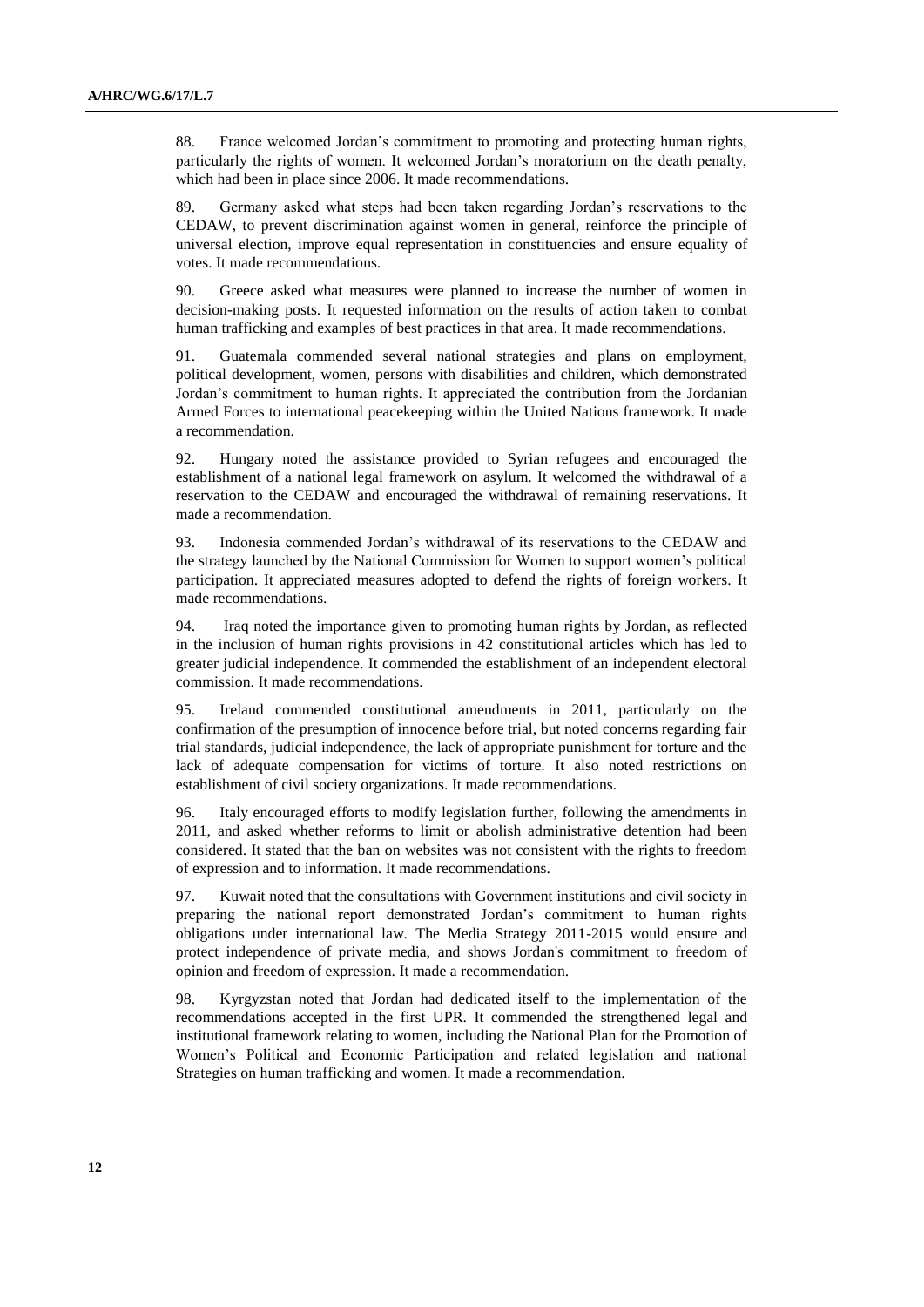99. Lebanon acknowledged measures adopted to strengthen the legislative and institutional human rights framework and efforts to protect and promote human rights. It made recommendations.

100. Libya noted Jordan's commitment and efforts to strengthen human rights, including judicial independence, separation of powers, modernizing the legislation and national strategies. The Constitution ensures all rights and fundamental freedoms. Welcoming cooperation with the OHCHR, Libya encouraged efforts to attain the MDGs in poverty eradication, employment provision, non-discrimination, child health and effective participation.

101. Malaysia recognized efforts to implement previous MDG-related recommendations. It noted the ongoing democratization process incorporating human rights into national policies and development programmes. Malaysia commended progress in the economic empowerment of women and the rights of persons with disabilities. It made recommendations.

102. Maldives commended the Government's active role in fulfilling its obligations and engaging with the Human Rights Council. It thanked Jordan for its generosity in accommodating thousands of refugees from the region. It appreciated the implementation of previous recommendations, particularly regarding women's rights. It made recommendations.

103. Mauritania applauded measures to ensure enjoyment of civil, political, economic, social and cultural rights, foster democracy, ensure access to health, education and employment, guarantee fundamental freedoms, combat violence against women and children, protect journalists and support vulnerable groups.

104. Mexico welcomed constitutional amendments on human rights and noted that Jordan was hosting refugees in line with international law. It noted amendments to the Criminal Code, establishing more severe punishments for sexual violence crimes and eliminating the exoneration of the perpetrators of "honour" killings. It made recommendations.

105. Morocco applauded efforts to protect and promote human rights through comprehensive reforms to bolster democracy. Morocco appreciated efforts to implement previous recommendations, especially legislative amendments and harmonization with international conventions. Morocco welcomed measures to protect women and children. It made recommendations.

106. The Netherlands noted the institutional burden of hosting refugees, but hoped the legislative and constitutional reform would continue. The 2011 constitutional amendment regarding the State Security Court should be enacted and implemented. It noted discrimination against women married to foreigners. It made recommendations.

107. Nicaragua, noting implementation of previous recommendations, especially regarding women's rights, encouraged consideration of women's economic, social and cultural empowerment. It recognized Jordan's efforts in hosting the refugees and encouraged the continuation of these efforts in cooperation with the international community. It made a recommendation.

108. The Jordanian delegation referred to the country's enormous efforts to host and support Syrian refugees. There are currently over 1.3 million Syrians in a country with a population of almost 7 million, creating tremendous pressure and challenges for Jordan to meet the refugee's needs, particularly because of its scarce water and energy supplies. The health, infrastructure, and education systems are not capable of absorbing this large influx. Many schools have to use double shifts in order to include the refugee children. Jordan only received approximately 30 to 40 per cent of the financial aid it needs in order to sustain the Syrian refugees. Jordan supports the Syrian refugees on behalf of the international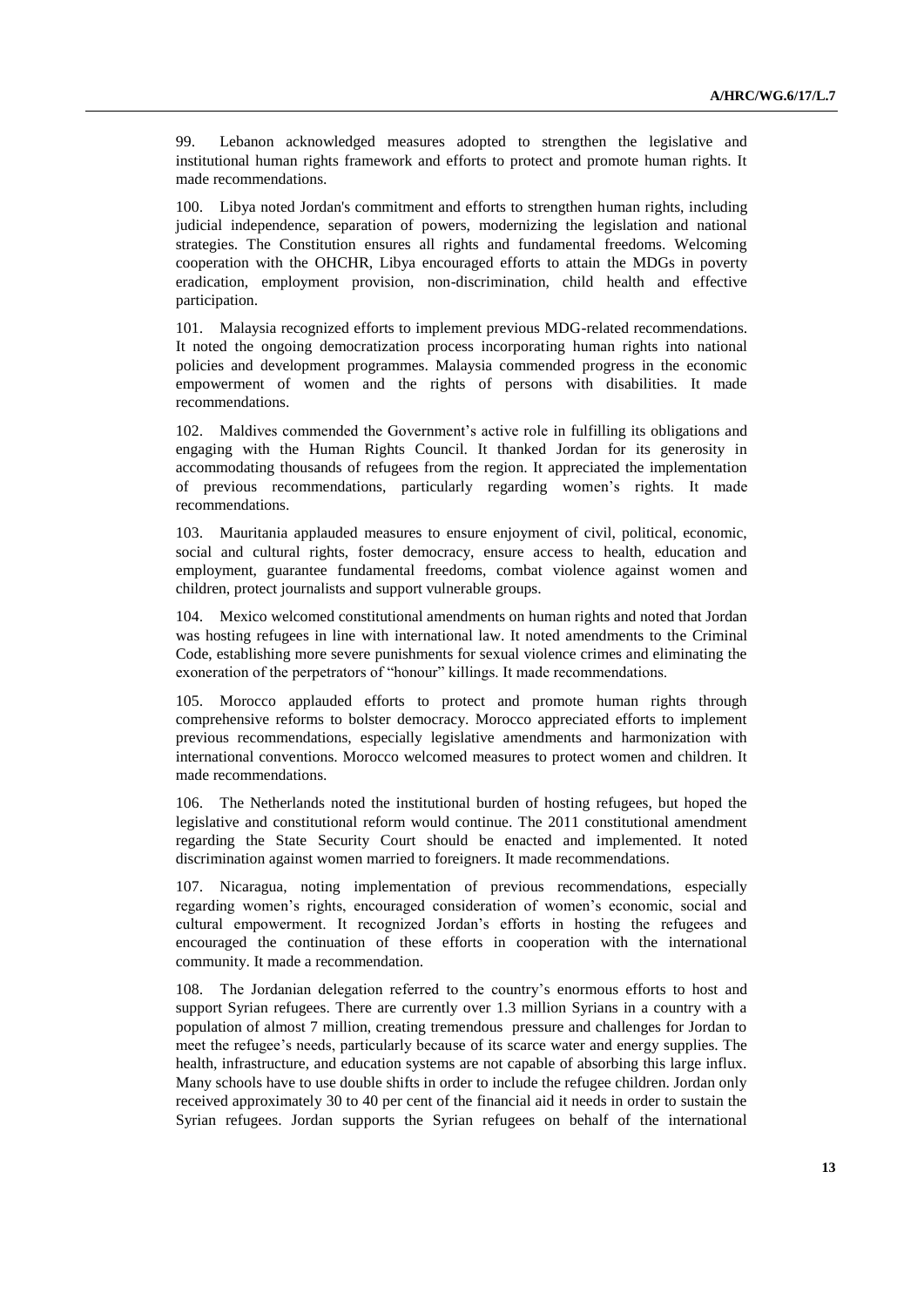community, but this burden is not equally shared. The employment sector, accommodation costs and inflation have also been negatively affected by the refugees' presence.

109. The delegation referred to the comments made about the news websites, and noted that 140 websites are properly registered and are working properly, freely and independently.

110. Regarding impunity in cases of violence against women, the delegation stated that the laws and provisions of the penal code do not discriminate against women, on the contrary the sanctions are harder in some cases when the victim is a woman. The law on protection from domestic violence was adopted in order to ensure the full implementation of due process.

111. The delegation stated that the recent constitutional amendments clearly show Jordan's commitment to combating torture A national monitoring team, among others, is in charge of detecting torture, it includes the National Human Rights Commission and NGOs. There are also standard training systems for prosecutors, investigators, and law enforcement officers on how to investigate and report torture. The civil code provides general rules regarding compensation which victims of torture can use. Under the recent constitutional amendments, the State Security Court jurisdiction has been limited to cases of crimes of treason, espionage, terrorism, drug-related crimes and counterfeiting of currency; in addition civilians appear only before civilian judges following the recent constitutional amendments.

112. The delegation stated that the Government's draft law on the rights of child is in the legislative process, however some members of the civil society have asked to withdraw the draft and requested a more rights-based and inclusive dialogue for discussing the law before its adoption and the Government has agreed to this request. The process of amending a draft law for protection against domestic violence has started with the aim of including provisions that strengthen protection of women, children and the family as a whole. The Government has also finalised the draft law on juveniles which is in compliance with international standards and ensures the protection and the security of juveniles in detention centres and elsewhere. The Government has recently submitted plans to reform social provisions for the protection of vulnerable groups including persons with disabilities. For social care institutions, the national team for monitoring and inspection is fully composed of civil society organisations for the best interests of beneficiaries.

113. The delegation stated that civil society organisations voiced comments regarding registration and financing under the Law on Associations and amendments have been made. The new provisions will be adopted providing greater flexibility in access to finances.

114. The delegation repeated earlier statistics on the success of empowering women in politics and also referred to its efforts to strengthen the economic rights of women. A recently-adopted law on pension rights of women will give women their own pension and that of a deceased husband. As for protection of women from sexual harassment in the work place, the Penal Code criminalizes sexual harassment. The Labour Law has additional sanctions for employers who commit sexual harassment. An employer's workplace will be closed down if a woman is subjected to sexual harassment by him.

115. In conclusion, the delegation stated that Jordan took serious note of all the remarks and interventions. Everything raised in this review is appreciated by Jordan.

116. In relation to the international human rights treaties, the delegation promised that Jordan will take all necessary measures to sign the International Convention for the Protection of all Persons from Enforced Disappearance.

117. The delegation reiterated Jordan's positive and open attitude to the UPR and restated its commitment to development and the implementation of human rights. It stated that the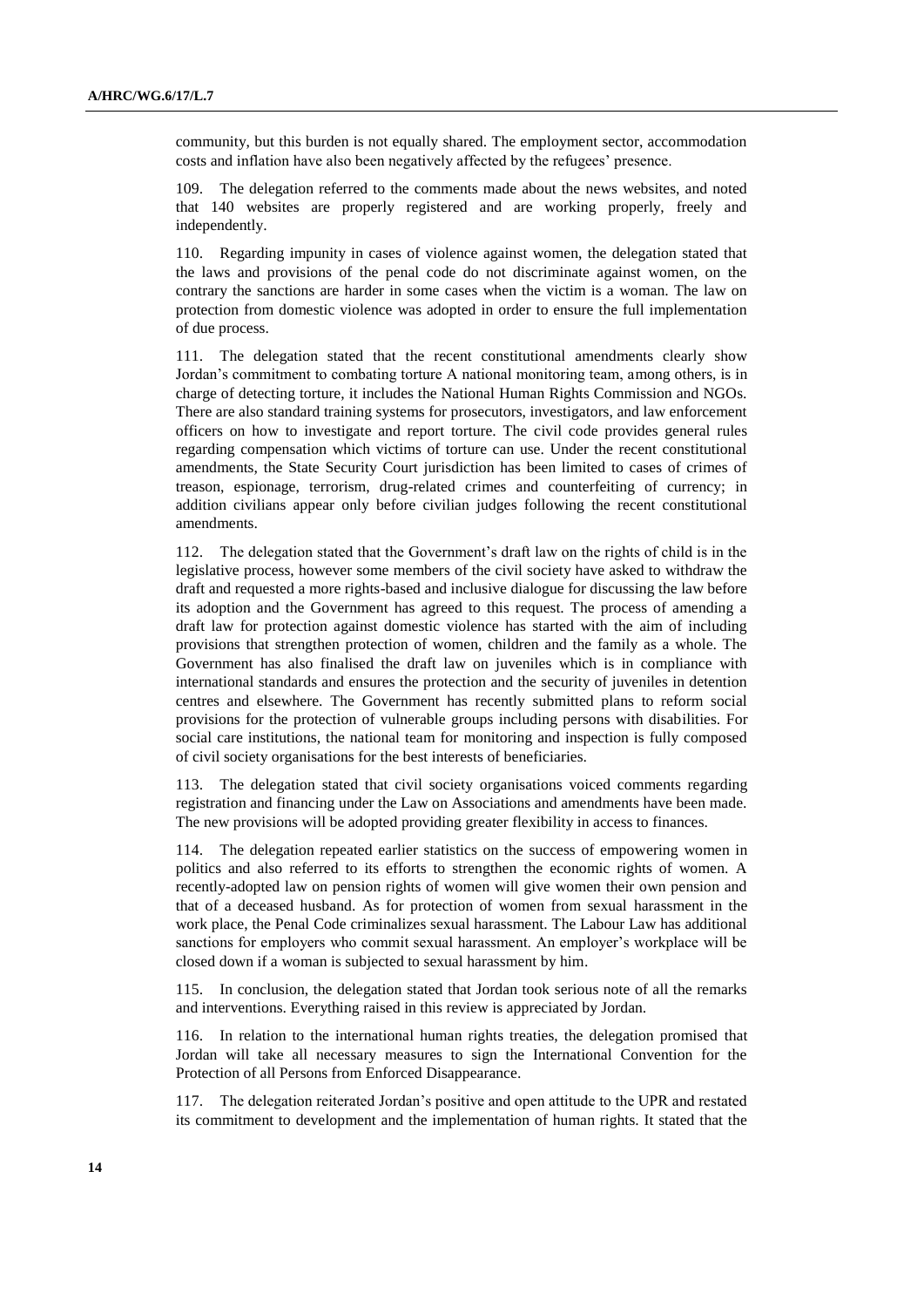interactive dialogue had been beneficial and will be seriously taken into consideration for the sake of promotion and protection of human rights.

## **II. Conclusions and/or recommendations**

118. **The recommendations formulated during the interactive dialogue/listed below have been examined by Jordan and enjoy the support of Jordan:**

118.1. **Continue its efforts to integrate into domestic legislation the provisions of the human rights treaties which it has ratified (Venezuela (Bolivarian Republic of));**

118.2. **Continue to integrate national procedures with acceptable international human rights mechanisms (Sudan);**

118.3. **Amend relevant national laws and regulations by 1 October 2014, as stipulated in the Constitution (Denmark);**

118.4. **Initiate a process of revision of the Penal Code and laws on publications which includes civil society and international experts and is based on international standards (Switzerland);**

118.5. **Amend the Penal Code and relevant legislation to end impunity for torture and ensure victims' right to justice and to compensation (Ireland));**

118.6. **Continue its efforts on alignment of national legislations and international standards and good practices of human rights, especially those on civil, political, economic, social and cultural rights (Viet Nam);**

118.7. **Fast-track the issuance of newly proposed laws such as the Child rights law, and the laws regulating centres and institutions for disabled persons (Tunisia);**

118.8. **Review all executive laws relevant to juveniles (State of Palestine);**

118.9. **Strengthen legislation protecting women and girls from forced or underage marriage and strengthen its penal code regarding rape, in particular by removing article 308 and amending the Penal Code to remove the exemption of those accused of honour crimes from prosecution, and strengthen the enforcement of this legislation, particularly in refugee camps (Canada);**

118.10. **Ensure the inclusion of all parts of the society in the drafting of laws (Bahrain);**

118.11. **Continue its efforts in the promotion and protection of human rights (Yemen);**

118.12. **Continue building the national human rights institutional framework and ensure its effective functioning (Ukraine);**

118.13. **Provide the Jordanian National Centre for Human Rights and other relevant institutions with adequate human, technical and financial resources so that they can properly fulfil their mandate (Sierra Leone);**

118.14. **Continue its efforts to strengthen the role of its national mechanisms and institutions for the promotion and protection of human rights in the country, particularly those of women and children (Bhutan);**

118.15. **Further promote the respect of human rights by executing public awareness campaigns on issues such as equal treatment between women and**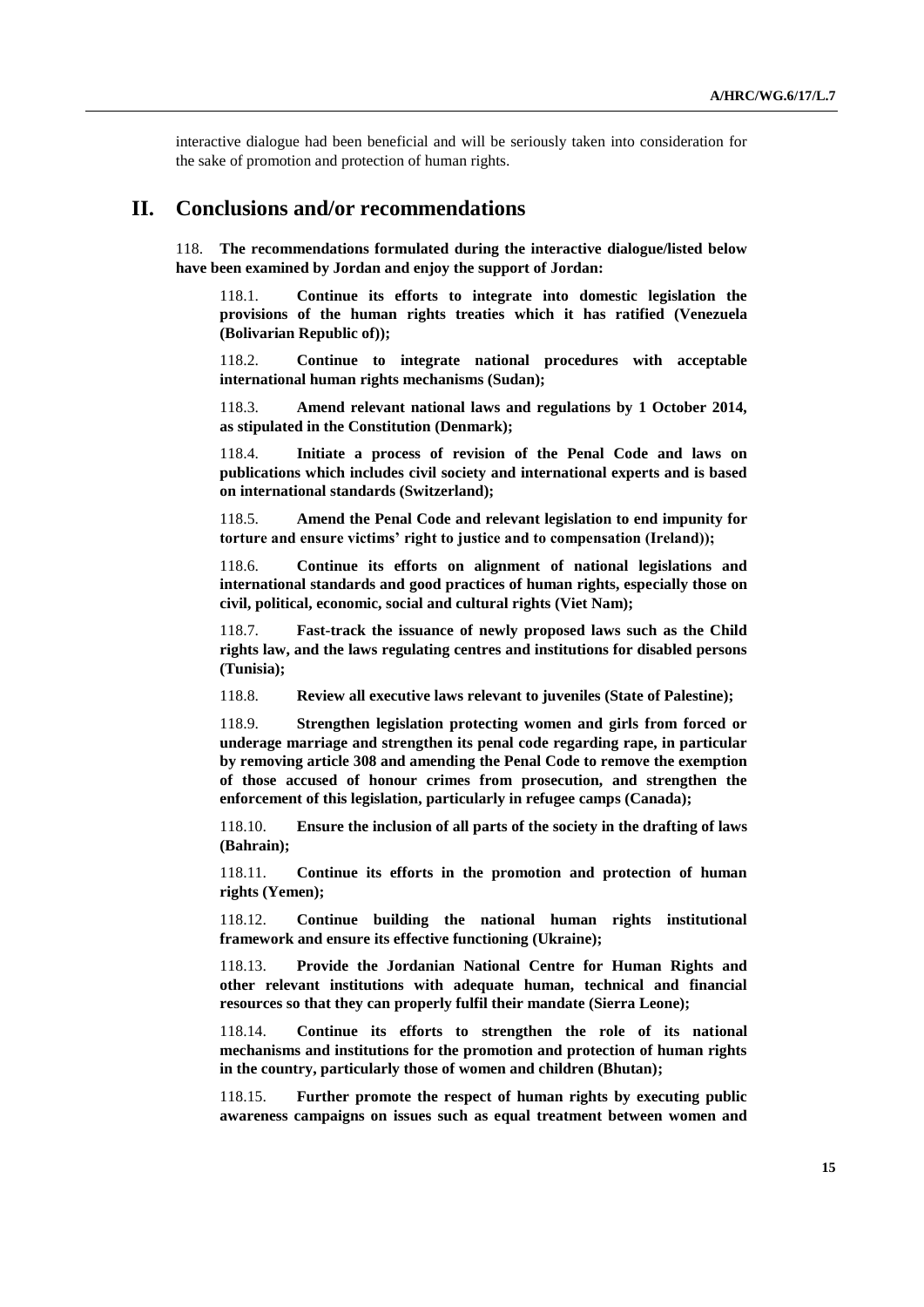**men, combating child labour, human trafficking and domestic violence (Cambodia);**

118.16. **Take measures aimed at the further strengthening of national human rights institutions and continue its policy of aligning national legislations with international obligations (Pakistan);**

118.17. **Continue to focus on human rights education through awareness raising campaigns as well as necessary legislation (Pakistan);**

118.18. **Continue national efforts that aim to promote a culture of and the principles of human rights, including them in educational curriculum (Saudi Arabia);**

118.19. **Continue strengthening its efforts in the promotion and protection of the rights of vulnerable groups, particularly women and persons with disabilities (Brunei Darussalam);**

118.20. **Enhance on-going efforts regarding human rights education and training for all public officials (Greece);**

118.21. **Step up its efforts through providing mandatory human rights education and training for law enforcement personnel, the judiciary, prison guards, and other relevant public officials (Slovenia);**

118.22. **Continue to devote special attention to the promotion and protection of the human rights of vulnerable groups, such as women, children and the elderly (Russian Federation);**

118.23. **Intensively pursue current national priorities and strategies, with effective measures focusing on the rights to health, education, gender equality, social protection and women's participation in employment and socio-political progress (Viet Nam);**

118.24. **Guarantee the protection of child rights and provide adequate juvenile justice facilities (United Arab Emirates);**

118.25. **Ensure proper implementation of and execution of legal provisions relevant to the protection of women's rights, and child rights specifically and family in general (Algeria);**

118.26. **Continue to conduct outreach activities to raise the awareness of people on human rights (Afghanistan);**

118.27. **Continue to be persistent in rejecting any attempt to impose foreign values over Jordanian social principles (Sudan);**

118.28. **Refuse any attempts to enforce principles outside internationally binding mechanisms, as per the internationally recognised human rights principles (Egypt);**

118.29. **Continue the constructive cooperation with the human rights treaty bodies (Bangladesh);**

118.30. **Continue its efforts to promote gender equality and women's empowerment (Singapore);**

118.31. **Take further steps to address discrimination against women, with a particular focus on reducing violence against women (Australia);**

118.32. **Ensure increased access to health services and education for all, particularly for rural women (Thailand);**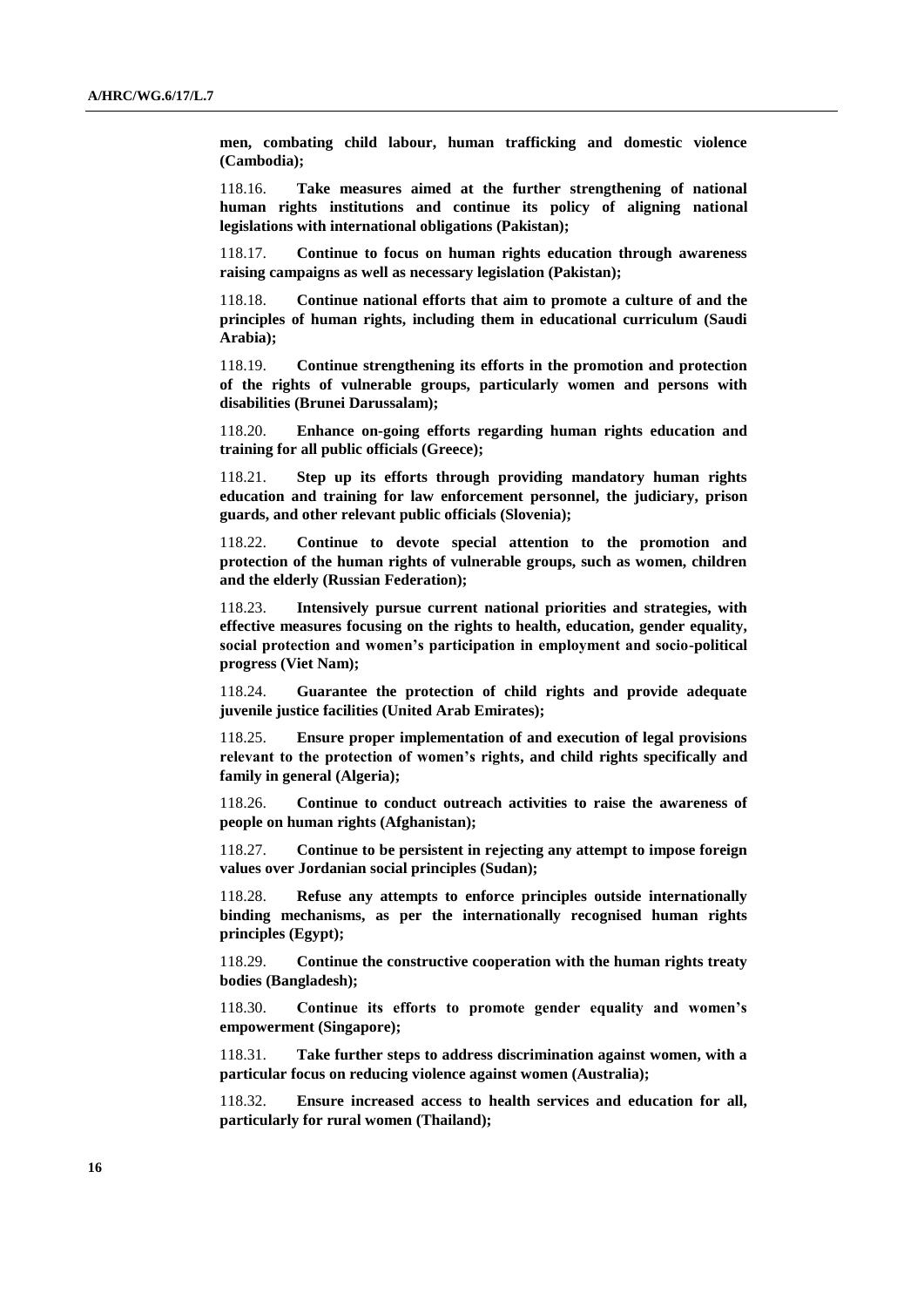118.33. **Grant equal citizenship rights to men and women (France);**

118.34. **Accelerate the efforts to finalise the adoption of the special system for alimony loans (State of Palestine);**

118.35. **Increase efforts to promote awareness on social level through continuing campaigns that aim at combating all types of discrimination linked to negative cultural norms while protecting the cultural identity of the society (Egypt);**

118.36. **Continue with the efforts to fight against discrimination suffered by children, especially girls with disabilities (Argentina);**

118.37. **Continue and strengthen efforts to prevent torture and ill-treatment in detention facilities and ensure that all allegations of torture are promptly, thoroughly and independently investigated (Australia);**

118.38. **Continue centring human rights educational programs for law enforcement officers on issues of combating torture and respect for human rights (Ukraine);**

118.39. **Continue to take measures to protect children against economic exploitation and violence (Nigeria);**

118.40. **Continue efforts to eradicate child labour within the framework of protection and promotion of the rights of the child (Ecuador);**

1187.41. **Consider the possibility of introducing amendments to the legislation relating to combating domestic violence (Russian Federation);**

118.42. **Ensure that all administrative detainees have the possibility of filing a lawsuit challenging the legality of their detention (Switzerland);**

118.43. **Strengthen measures to protect women who are victims of or are threatened with violence (France);**

118.44. **Effectively implement the law on violence against women (Slovenia);**

118.45. **Reduce all forms of violence against women and children (Estonia);**

118.46. **Intensify efforts to boost the status of women and eliminate all forms of violence against them (Nigeria);**

118.47. **Provide training for law enforcement officials dealing with violence against women and ensure the effective protection of victims (Slovakia);**

118.48. **Continue working to eradicate the practices that allow rapists to avoid prosecution if they marry their victims (Guatemala);**

118.49. **Revise all laws relevant to protection from domestic violence (Tunisia);**

118.50. **Ensure the amendment of the law on domestic violence and its prevention (Algeria);**

118.51. **Ensure proper and effective investigation of all crimes against women, including those with an "honour" element (Slovakia);**

118.52. **Better protect women against all forms of violence, including "honour" killings, as required under the Criminal Code, the Law on Protection of the Family and the Law of Civil Status (Belgium);**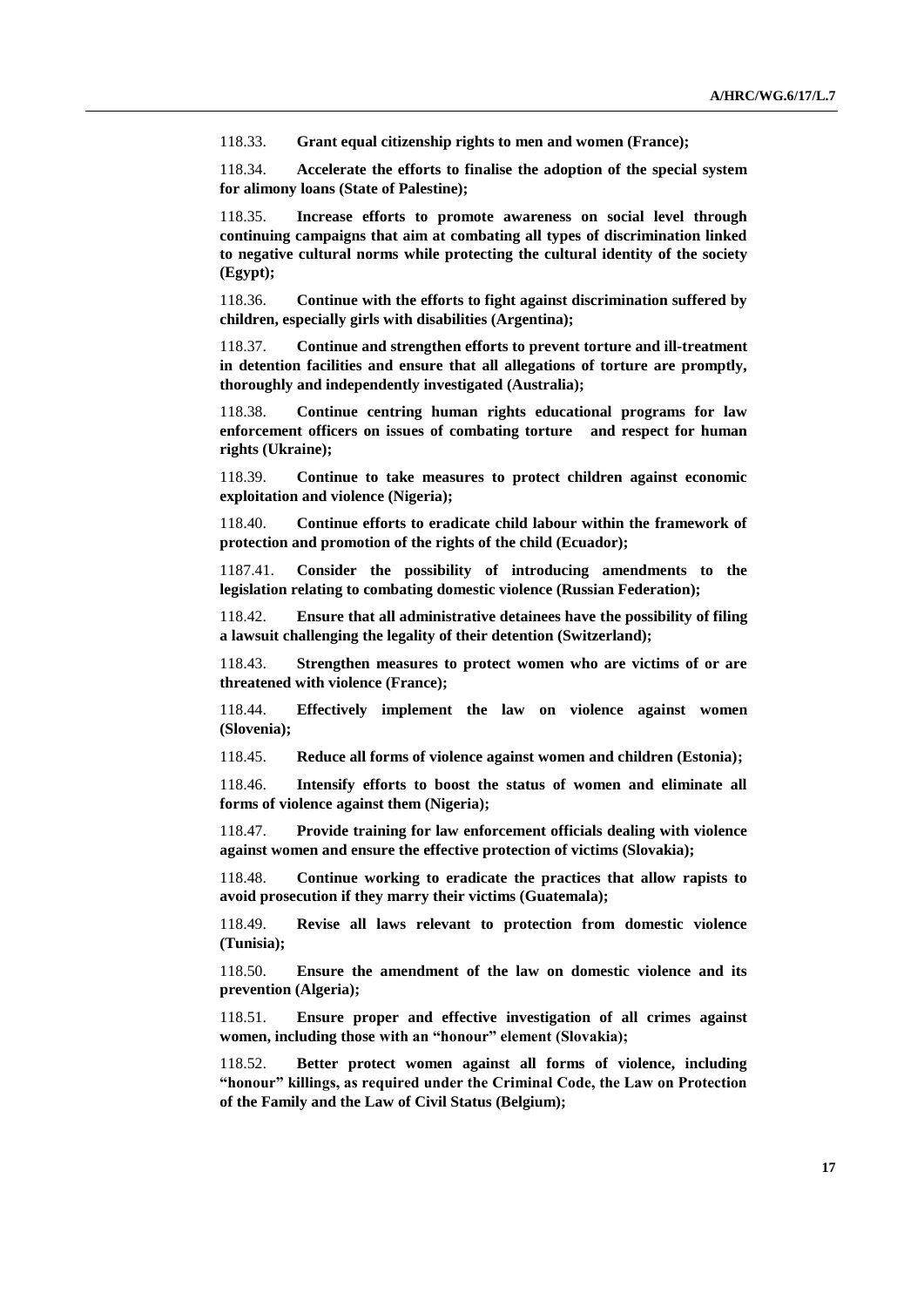118.53. **Continue with the measures aimed at eradicating practices customs involving revenge practices and "honour" crimes (Argentina);**

118.54. **Pay attention to the trafficking in women and children for sexual and other exploitative, purposes, preventing and combating such trafficking, also by means of including in the Human Trafficking Act a definition of trafficking, and ensure that trafficked women and girls have access to quality medical care, counselling and shelter (Kyrgyzstan);**

118.55. **Work towards the elimination of early, forced and child marriage, in particular taking steps to further limit the circumstances in which those under 18 years of age can marry (Sierra Leone);**

118.56. **Share its expertise in the field of strengthening the judicial system with other countries and continue to train judges to implement international conventions in their Judgements (Oman);**

118.57. **Continue training and capacity building for judges and specialists to deal with vulnerable persons (Bahrain);**

118.58. **Take necessary measures to raise the minimum age of criminal responsibility in order to align that it is in line with international human rights standards (Uruguay);**

118.59. **Put in practice a broad system of alternative measures to deprivation of liberty of minors so that it is used only as a last resort, for the shortest time possible and in the appropriate conditions (Uruguay);**

118.60. **Limit the use and duration of administrative detention (France);**

118.61. **Take measures aiming at further ensuring for the administrative detainees, duly supported by legal assistance, their right of taking proceedings before a court to challenge the lawfulness of their detention (Italy);**

118.62. **Ensure respect of fair and equitable judicial proceedings (France);** 

118.63. **Guarantee in laws the right to representation for defendants and carry out the necessary actions to implement it in practice (Mexico);**

118.64. **Adopt further law amendments to abolish the State Security Court or, at a minimum, ensure that civilians are not tried for crimes not listed under the jurisdiction of the court, and to either release political activists in detention or try their cases in civilian courts (Netherlands);**

118.65. **Establish operational mechanisms to receive complaints of any racist acts, investigate them and issue sanctions and compensation commensurate with their seriousness (Sierra Leone);**

118.66. **Abolish or amend all Penal Code articles that place impermissible restrictions on the freedom of expression (Norway);**

118.67. **Amend the law to ensure greater guarantees for freedom of opinion and expression in line with article 15(1) of the amended Jordanian Constitution and articles 19 of the ICCPR (United Kingdom);**

118.68. **Take appropriate legislative steps to ensure the full protection of the right to freedom of opinion and expression, in particular with regard to electronic publications and online journalism (Germany);**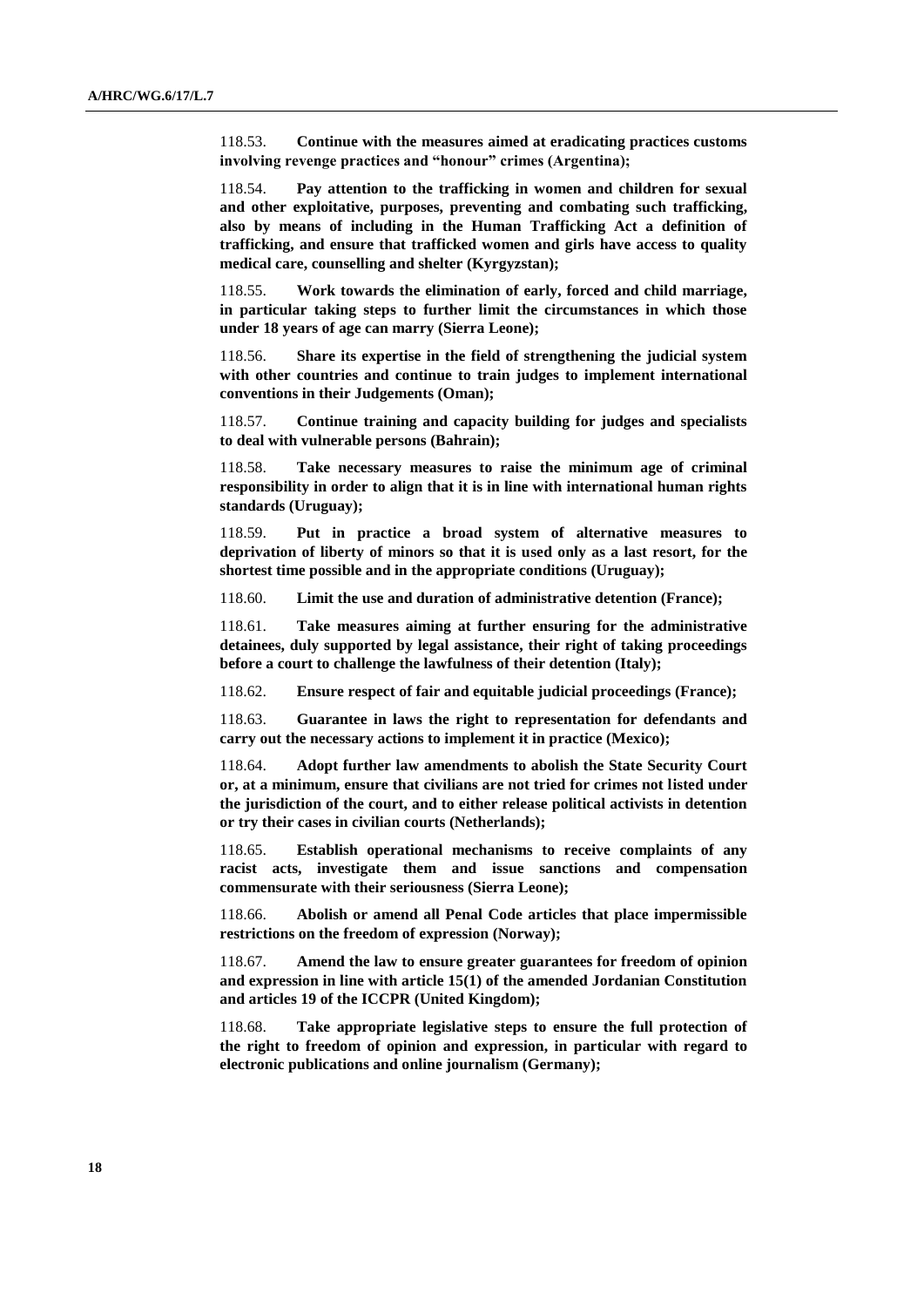118.69. **Ensure that the legislation and the State respect articles 19 and 21 of ICCPR, which guarantee freedom of expression and freedom of association and assembly (Spain);**

118.70. **Promote and uphold freedom of the media and the right to freedom of expression and to ensure that legislation and state practice are brought in line with article 19 of ICCPR; (Austria);**

118.71. **Review the Press and Publications Law in order to fully guarantee freedom of expression (Spain);**

118.72. **Fully ensure the right to exercise freedom of expression, including Internet freedom, and, in this respect, amend the regulations for online media (Estonia);**

118.73. **Guarantee freedom of opinion and expression in accordance with the International Covenant on Civil and Political Rights (France);**

118.74. **Revise the law on the press and publications to reduce restrictions on the information on the Internet (France);** 

118.75. **Ensure in law and judicial practice, the proportionality of sentences for defamation or expression offenses (France);** 

118.76. **Re-evaluate the recent amendments to the Press and Publications Law, the Law of Information System Crimes and the Penal Code which threaten the right to freedom of expression, in particular online (Austria);**

118.77. **Conduct impartial investigations into all cases of attacks, harassment and intimidation of journalists and bring perpetrators to justice (Austria);**

118.78. **Amend the Press and Publications Law to allow for open channels of public communication in print and online media and for greater access to public information in order for citizens to participate more meaningfully in the public sphere (United States of America);**

118.79. **Start a dialogue with relevant stakeholders and civil society with a view to revise the Press and Publications Law and its last amendments, adopted in September 2012 (Italy);**

118.80. **Continue efforts to execute the National Media Strategy in cooperation with all relevant partners (Kuwait);**

118.81. **Take measures to allow peaceful public meetings to be held freely and avoid using politicized charges and vague terminology which prevent citizens from exercising their freedom of assembly and association (Mexico);** 

118.82. **Continue to promote women's political participation and representation at national and local levels, including in the cabinet, political parties and the judicial system (Thailand);**

118.83. **Exert more effort to promote women's participation in public life through executing the National Strategy for Jordanian Women 2012 – 2015 (Qatar);**

118.84. **Continue to tackle the issue of women's empowerment in the light of the recommendations emerging from this review and of those made by the relevant treaty bodies (Nicaragua);**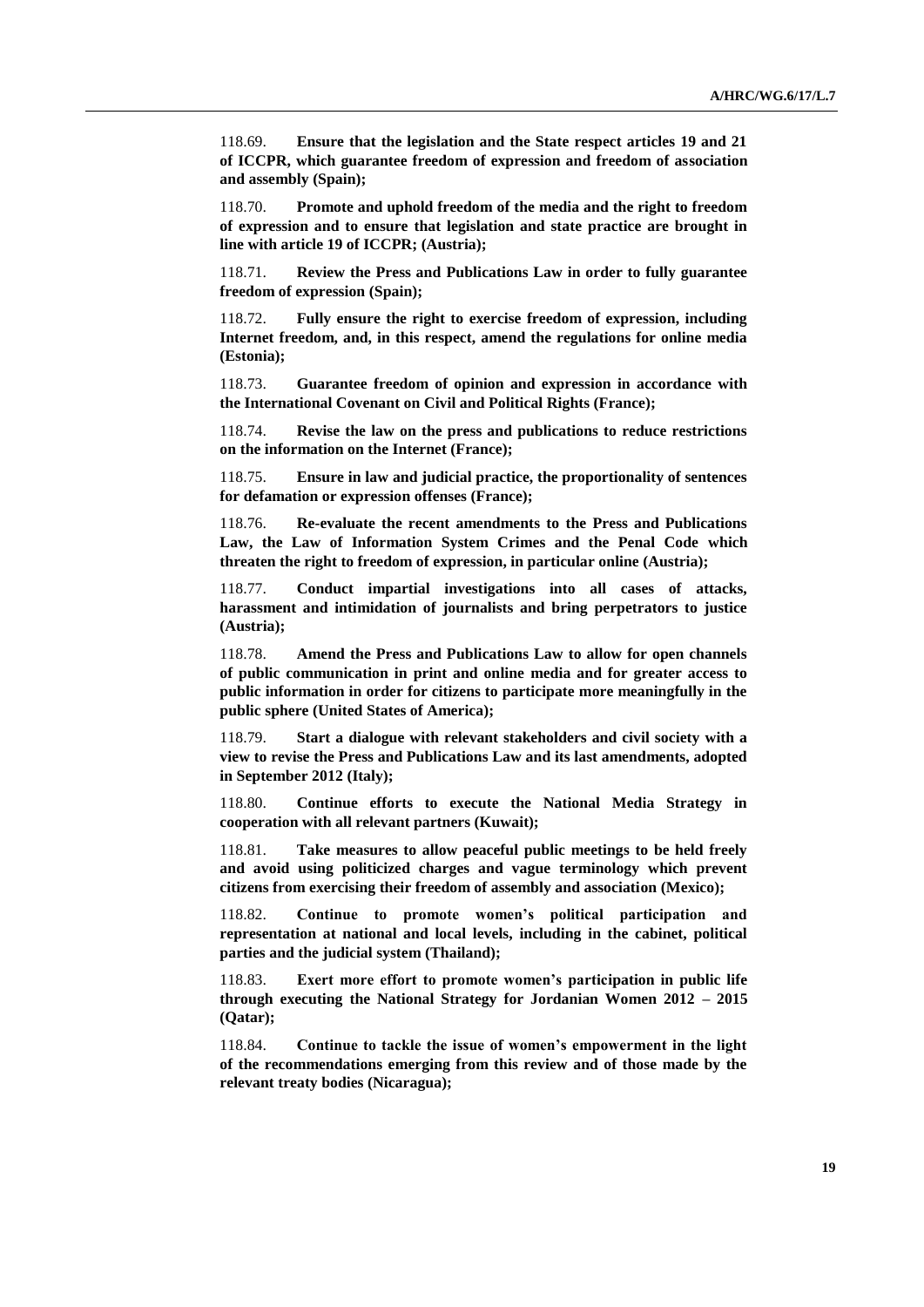118.85. **Continue to pursue policies with the view of better promoting participation of women in the political life (Greece);**

118.86. **Consider launching awareness raising campaigns on the empowerment of women in public and political life (Turkey);**

118.87. **Take further measures to increase the participation of women in political life (Rwanda);**

118.88. **Continue with its efforts to promote women's participation in the political sphere (Turkey);**

118.89. **Continue efforts to increase women's participation in political life, both in elected positions and in discretionary appointments (Costa Rica);**

118.90. **Continue its on-going efforts in promoting and enhancing women's political participation, including through the implementation of the national coalition this strategy for the period 2012 – 2017 (Indonesia);**

118.91. **Redouble efforts to ensure the empowerment of women in political and economic plans in order to reduce gender inequalities (Djibouti);**

118.92. **Continue its measures in fostering women's advancement, including intensifying efforts to increase the number of women in decision-making posts (Malaysia);**

118.93. **Adopt further measures to increase the participation of women in political life, including to serve as senior level officials in the executive and judicial branches, at the national and local levels (Maldives);**

118.94. **Continue the efforts which aim at expanding the inclusion of the general public in the decision-making process (Lebanon);**

118.95. **Strengthen labour protections for all workers in Jordan, with special emphasis on migrants, children, and domestic workers (United States of America);**

118.96. **Ensure through the Labour Code, as well as in practice, the protection of the rights of all workers in Jordan, regardless of their origin (France);**

118.97. **Revise current labour laws (Iraq);**

118.98. **Increase the work on promotion of women's participation in the labour market (Lebanon);**

118.99. **Increase the protection of female domestic workers through amending systems and procedures (State of Palestine);**

118.100. **Redouble the efforts to eradicate poverty and unemployment (Cuba);**

118.101. **Continue the efforts to promote and protect the right to health and the right to education for its people in order to further improve the standard of living for all (Brunei Darussalam);**

118.102. **Continue to undertake measures to eliminate poverty and combat unemployment (Sri Lanka);**

118.103. **Promote the awareness of the rights of those receiving social benefits and advocate them through adequate campaigns (Iraq);**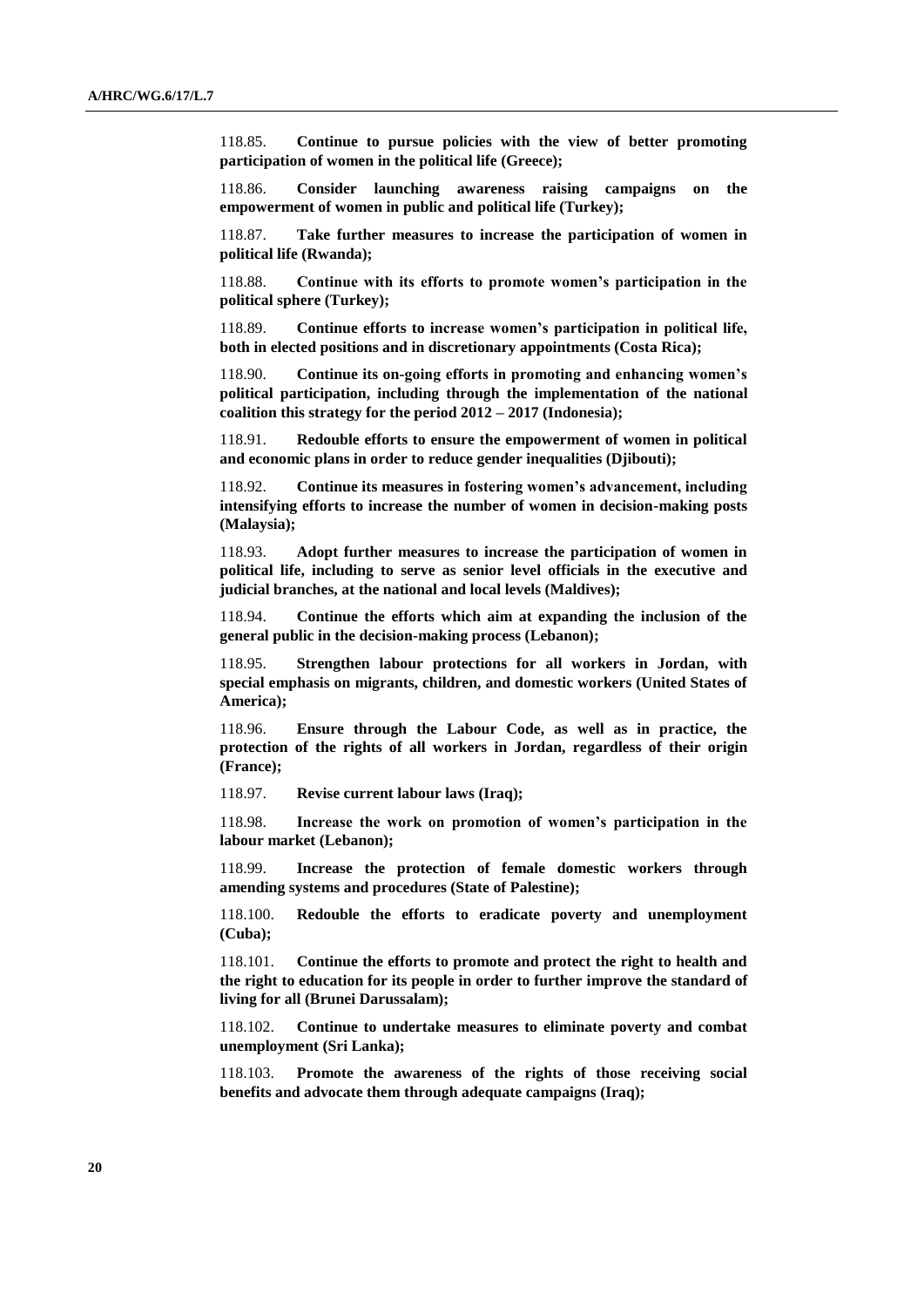118.104. **Expand in the acquisition of social services benefits from specialised organisations through agreements that are periodically renewed (Iraq);**

118.105. **Create independent monitoring mechanisms for the control of institutions and centres for social care (Morocco);**

118.106. **Ensure the use of electronic monitoring systems in centres and institutions that provide social care (Morocco);**

118.107. **Ensure the promotion of the family and its protection from social, health, and security threats (United Arab Emirates);**

118.108. **Continue efforts to improve the health care system, especially for girls and boys (Cuba);**

118.109. **Continue its efforts to improve access to quality education for all (Singapore);**

118.110. **Adopt legislation protecting women with mental disabilities from forced sterilization (Hungary);**

118.111. **Take further measures towards the full realization of the national strategy for the protection of persons with disabilities (Russian Federation);**

118.112. **Continue with efforts to raise the living standards of persons with disabilities (Nigeria);**

118.113. **Further intensify its efforts to raise the living standards of persons with disabilities, in particular to support their right to social inclusion and selfreliance (Malaysia);**

118.114. **Improve access for persons with disabilities to public facilities, including schools (United States of America);**

118.115. **Continue its successful efforts to improve the living conditions of persons with disabilities (Venezuela (Bolivarian Republic of));**

118.116. **Strengthen in the field the rights of persons with disabilities despite difficulties (Djibouti);**

118.117. **Continue efforts in requesting support to intensify the abilities of Jordan to respond to the needs of Syrian refugees who are present on Jordanian territory (Qatar);**

118.118. **Further properly accommodate refugees in the country with the further support of international bodies and donors (China);**

118.119. **Continue national efforts in granting humanitarian aid to the Syrian refugees with the support of the international community (Saudi Arabia);**

118.120. **Pursue a policy of protecting and promoting the rights of migrant workers (Djibouti);**

118.121. **Continue to adopt strategies and enforce policies and procedures needed to ensure the protection and the respect of migrant workers; halt all means of discrimination in the workplace; ensure equality in salaries and benefits and ensure the efficiency of the justice mechanisms (Egypt);**

118.122. **Continue its efforts with a view to ensure the protection and promotion of the rights of foreigners working in Jordan (Indonesia);**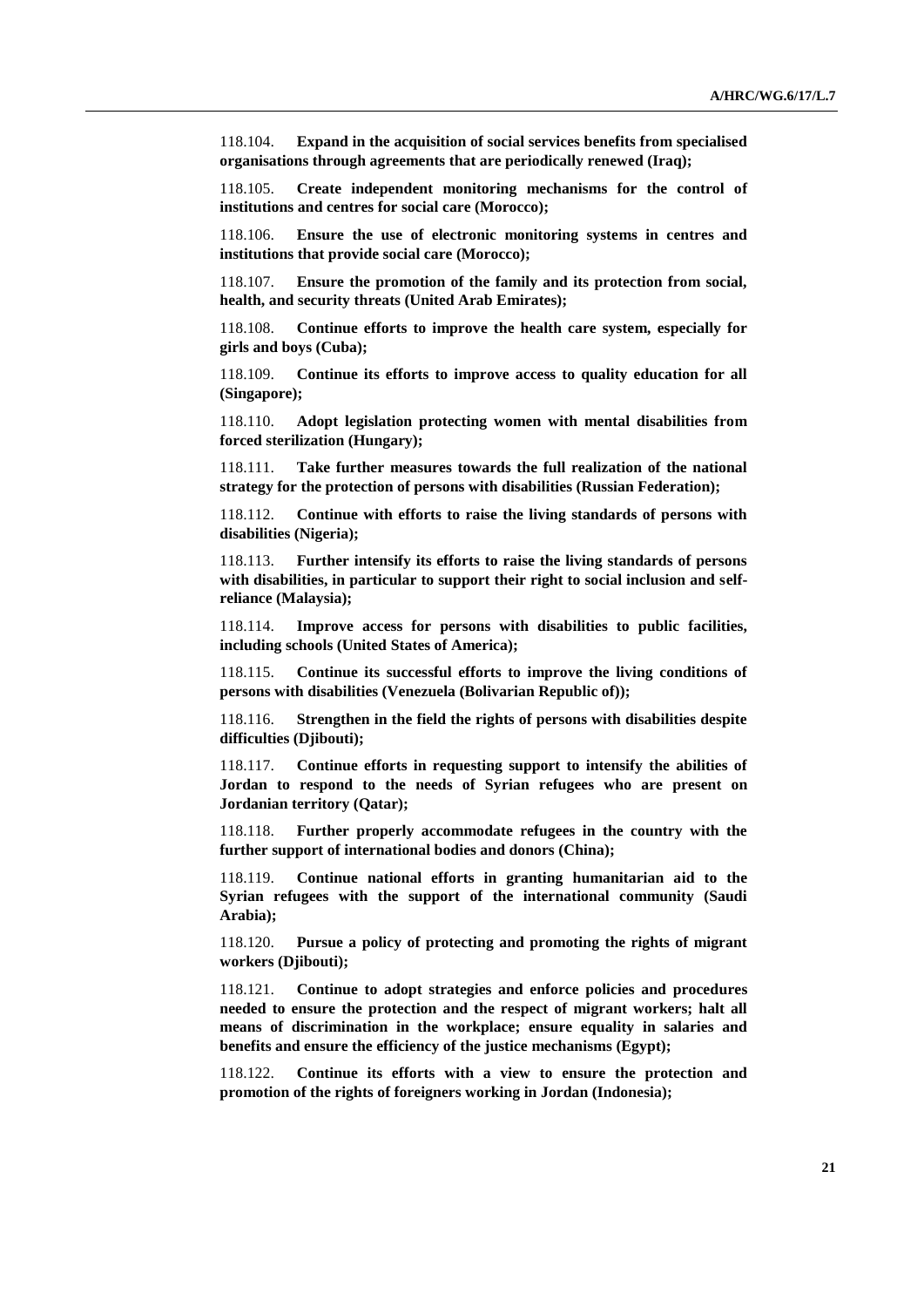118.123. **Strengthen efforts to safeguard the rights of women migrant workers (Sri Lanka);**

118.124. **Amend labour laws to ensure increased protection for migrant workers in the Jordanian labour market (United Arab Emirates);**

118.125. **Continue its efforts to ensure access to water by improving water services (Bangladesh);**

118.126. **Further improve social security, health and employment of the population (China).**

119. **The following recommendations will be examined by Jordan which will provide responses in due time, but no later than the 25th session of the Human Rights Council in March 2014:**

119.1. **Ratify the Agreement on Privileges and Immunities to the International Criminal Court (Estonia);**

119.2. **Consider the recommendation of the special rapporteur on violence against women who expressed concern that the violence has resulted in the form of a culture of impunity (Chile);**

119.3. **Consider the inclusion of "gender" among the criteria of discrimination (Romania);**

119.4. **Enshrine equality before the law for all persons within the Jordanian jurisdiction, including the amendment of the Personal Status Act to address discrimination against women in relation to inheritance, the right to work, divorce and guardianship (Sierra Leone);**

119.5. **Officially and publicly condemn all acts of torture and ill-treatment so that they do not remain unpunished, resorting to civilian and not to military justice (Spain);**

119.6. **Adopt targeted measures to ensure the full implementation of the Convention against Torture including by disseminating information to increase awareness among law enforcement personnel, by making sure that there is no impunity for acts of torture and by providing redress and adequate compensation to victims of torture (Germany);**

119.7. **Remove extenuating circumstances for "honour" killings (France);**

119.8. **Rescind the recent amendments to the Penal Code, Press and Publications Law and the Law of Information System Crimes (Norway);**

119.9. **Amend the Press and Publications Law to promote an open and free press, including by broadening the definition of a journalist and by removing fines and the requirement for permission prior to publication, and ensuring freedom of Internet media (Canada);**

119.10. **Take measures to strengthen the freedom and independence of the media, particularly electronic media, and consider removing the registration requirement for independent Internet sites (Mexico);**

119.11. **Amend the Law on Societies to remove undue restrictions and facilitate the ability of civil society organisations to seek, secure and use resources, including foreign funding, in order to ensure the full enjoyment of the right to peaceful assembly and association (Ireland);**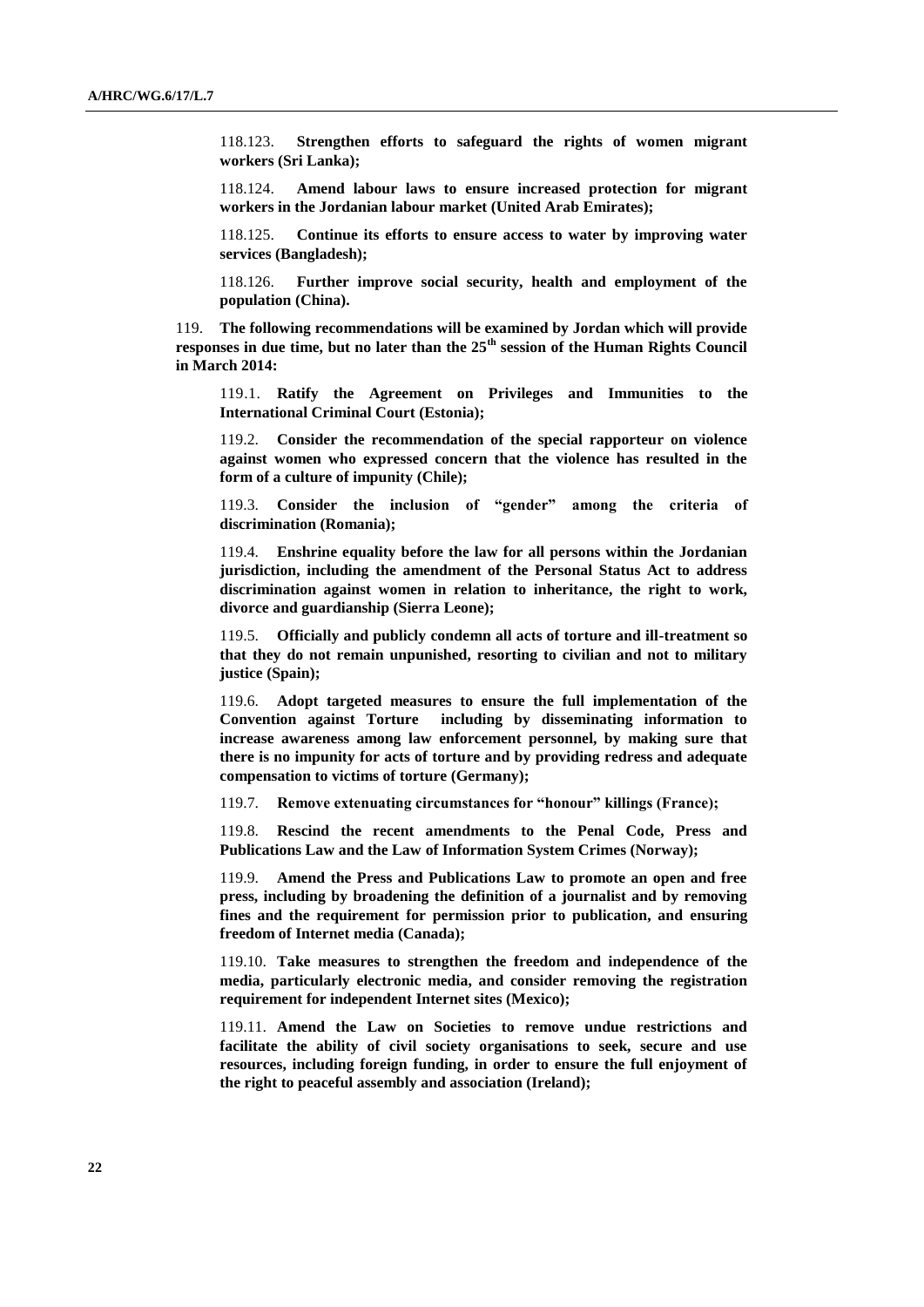119.12. **Take measures to foster an enabling environment for civil society, including by amending the Societies Act to remove the restrictions on the establishment of civil society organisations, eliminate the role of government in civil society organisations, including in appointing state employees to newly established CSOs, remove the requirement for Cabinet approval of foreign funding for civil society organizations as well as any other undue restrictions and controls by the Government on CSOs (Canada);**

119.13. **Adopt laws that guarantee the rights of refugees and asylum seekers, that establish the prohibition of expulsion, return and extradition of a person to another State in case that there are founded reasons to believe that this person would be in danger of being subjected to torture or ill-treatment (Uruguay).**

120. **The recommendations below did not enjoy the support of Jordan**

120.1. **Consider acceding to the 1951 Convention relating to the Status of Refugees and its Protocol (Rwanda);**

120.2. **Accede to the Convention relating to the Status of Refugees and Convention on the Reduction of Statelessness (Uruguay);**

120.3. **Ratify the Optional Protocols to the International Covenant on Civil and Political Rights (Romania);**

120.4. **Abolish the death penalty in law and ratify the Second Optional Protocol to the International Covenant on Civil and Political rights (France);**

120.5. **Consider withdrawing their reservations to articles 9 para. 2, and 16 para. 1(c), (d) and (g) of the Convention on the Elimination of Discrimination against Women (Slovakia);**

120.6. **Lift reservations to articles 9 and 16 of the Convention on the Elimination of All Forms of Discrimination against Women relating to nationality and to discrimination in family relations (Norway);**

120.7. **Lift the remaining reservations to CEDAW, as well as the reservations made to CRC (Slovenia);**

120.8. **Ratify the Optional Protocol to CEDAW (Belgium);**

120.9. **Lift all its reservations to CEDAW (Belgium);**

120.10. **Lift the reservation to Article 9(2) of the CEDAW Convention (Brazil);**

120.11. **Withdraw its reservations to article 9 paragraph 2 of the Convention on the Elimination of Discrimination against Women (Maldives);**

120.12. **Consider the possibility to withdraw the reservation to article 9 of the Convention on the Elimination of All Forms of Discrimination against Women with the aim of providing Jordanian women with the right to pass on the nationality to their children (Ecuador);**

120.13. **Ratify the Optional Protocol to the Convention against Torture (Costa Rica);**

120.14. **Consider positively acceding to the Optional Protocol to the Convention against Torture (Italy);**

120.15. **Strengthen protection provided for persons deprived of their liberty, preferably by ratification of the Optional Protocol to the Convention against Torture and other Cruel, Inhuman or Degrading Treatment or Punishment(Denmark);**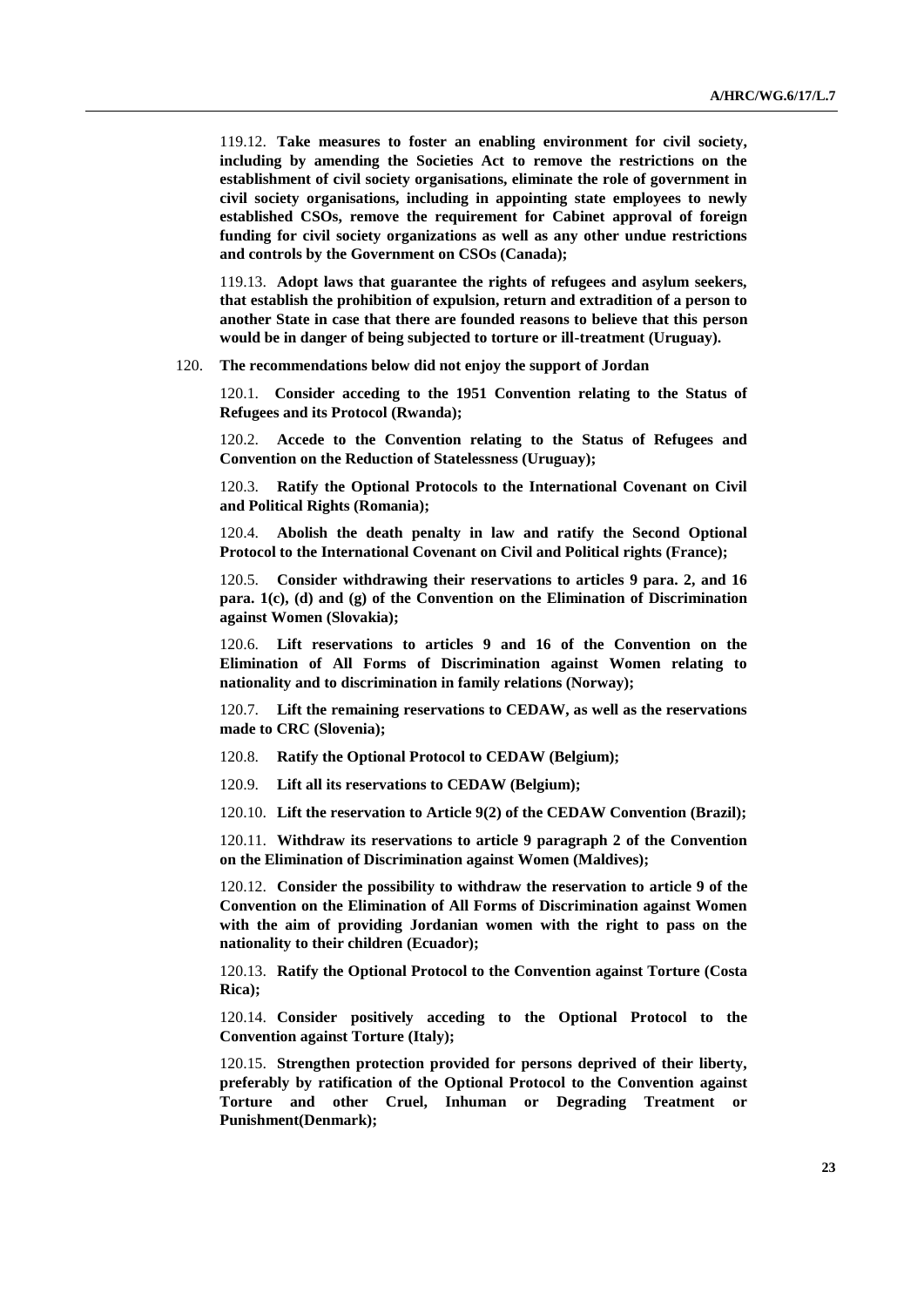120.16. **Consider making the declarations under Articles 21 and 22 of CAT (Germany);**

120.17. **Ratify the Optional Protocol to the Convention against Torture and establish a national preventive mechanism (Switzerland);**

120.18. **Ratify the OP-CAT (Estonia);**

120.19. **Consider ratifying the Convention on the Protection of the Rights of All Migrant Workers and Members of Their Families (Rwanda);**

120.20. **Consider ratifying the Convention on the Protection of the Rights of All Migrant Workers and Members of Their Families (Philippines);**

120.21. **Ratify the Convention on the Protection of the Rights of All Migrant Workers and Members of Their Families (Chad);**

120.22. **Consider ratifying the ILO Convention No. 189 (Philippines);**

120.23. **Intensify efforts to repeal all provisions discriminating against women that still persist in its domestic laws, with the aim of guaranteeing full compliance with provisions of CEDAW and other international standards (Uruguay);**

120.24. **Amend the law so that it allows women married to foreigners to pass on their Jordanian nationality to their children and thus allow these children access to basic education and health services (Netherlands);**

120.25. **Consider the introduction of possible amendments to its national legislation on citizenship and nationality, so that, with respect to such issues, men and women are treated on an equal basis before the law (Cyprus);**

120.26. **Amend the Citizenship and Nationality Law to enable Jordanian women to pass on their nationality to their children and spouses on an equal basis with Jordanian men (Norway);**

120.27. **Go one step further and abolish completely the death penalty in its national legislation (Switzerland);**

120.28. **Establish an official moratorium on executions with a view to abolishing the death penalty and acceding to the Second Optional Protocol to the International Covenant on Civil and Political Rights on the abolition of the death penalty (Australia);**

120.29. **Officially and publicly condemn all acts of torture and ill-treatment and to ensure transparent, effective and impartial investigations into any alleged cases as well as to ratify the OP-CAT (Austria);**

120.30. **Prevent cruel, inhuman and degrading treatment in all places of detention, fight against impunity of perpetrators of such acts and recognize the competence of the Committee against Torture (France);**

120.31. **Remove jurisdiction over torture cases involving police and prison abuse from the Police Court to civil courts (Brazil);**

120.32. **Repeal the provisions in the revision of the Penal Code which criminalize defamation of political or religious entities and align its legislation on freedom of expression with international standards in this field (Belgium);**

120.33. **Amend its Penal Code to ensure its articles, in particular Article 149, cannot be used as a mechanism to refer genuine political activists (United Kingdom of Great Britain and Northern Ireland);**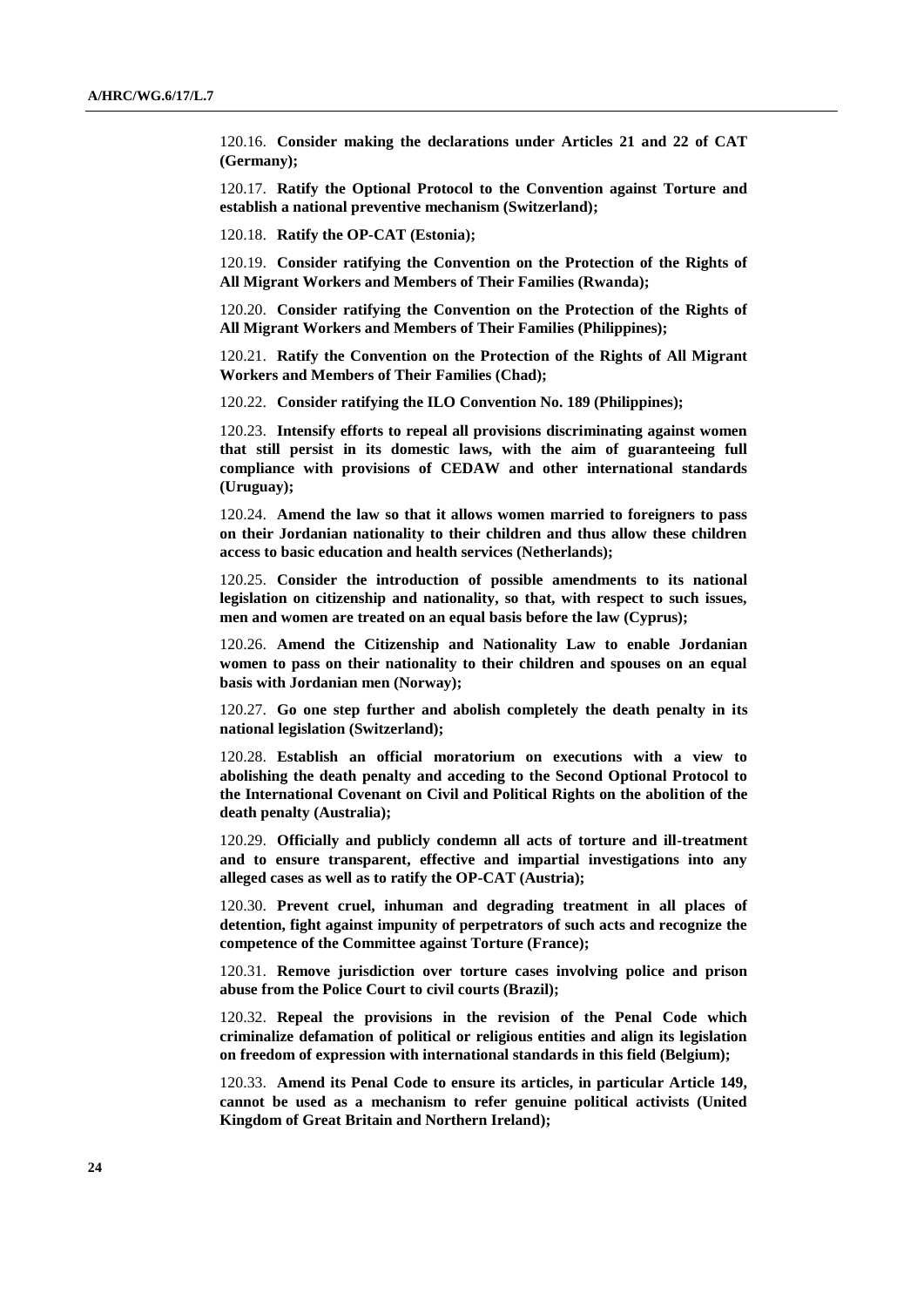120.34. **Ensure efforts to continue amending the Electoral Law of 2010 with the aim that Jordanians of all ethnic origins as well as non-national residents are proportionally represented in national affairs (Chile).**

121. **All conclusions and/or recommendations contained in the present report reflect the position of the submitting State(s) and/or the State under review. They should not be construed as endorsed by the Working Group as a whole.**